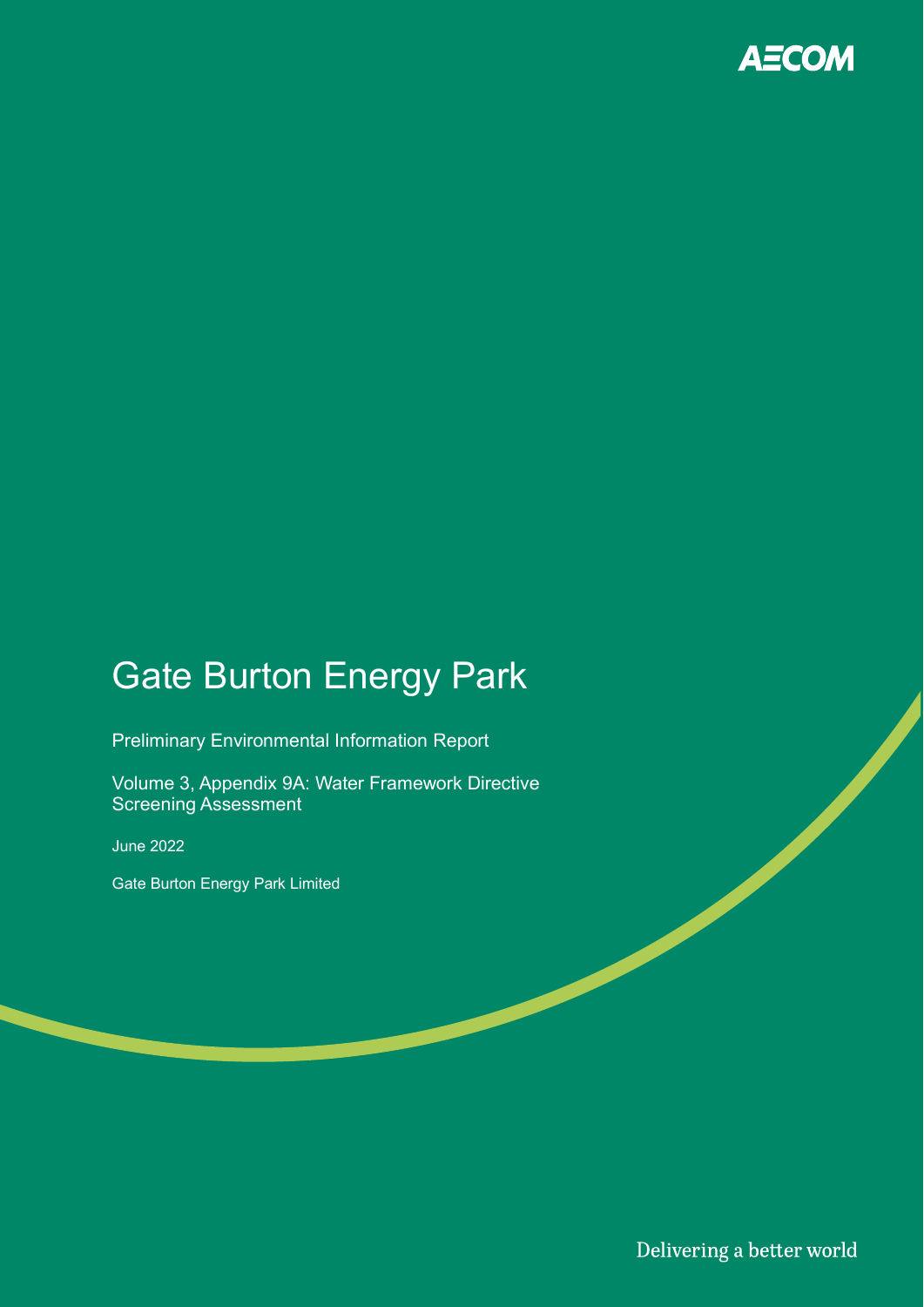

#### Quality information

| <b>Prepared by</b> | <b>Checked by</b> | <b>Verified by</b> | <b>Approved by</b> |  |
|--------------------|-------------------|--------------------|--------------------|--|
| TJ                 | NB                | <b>RW</b>          | <b>WB</b>          |  |
| CD                 |                   |                    |                    |  |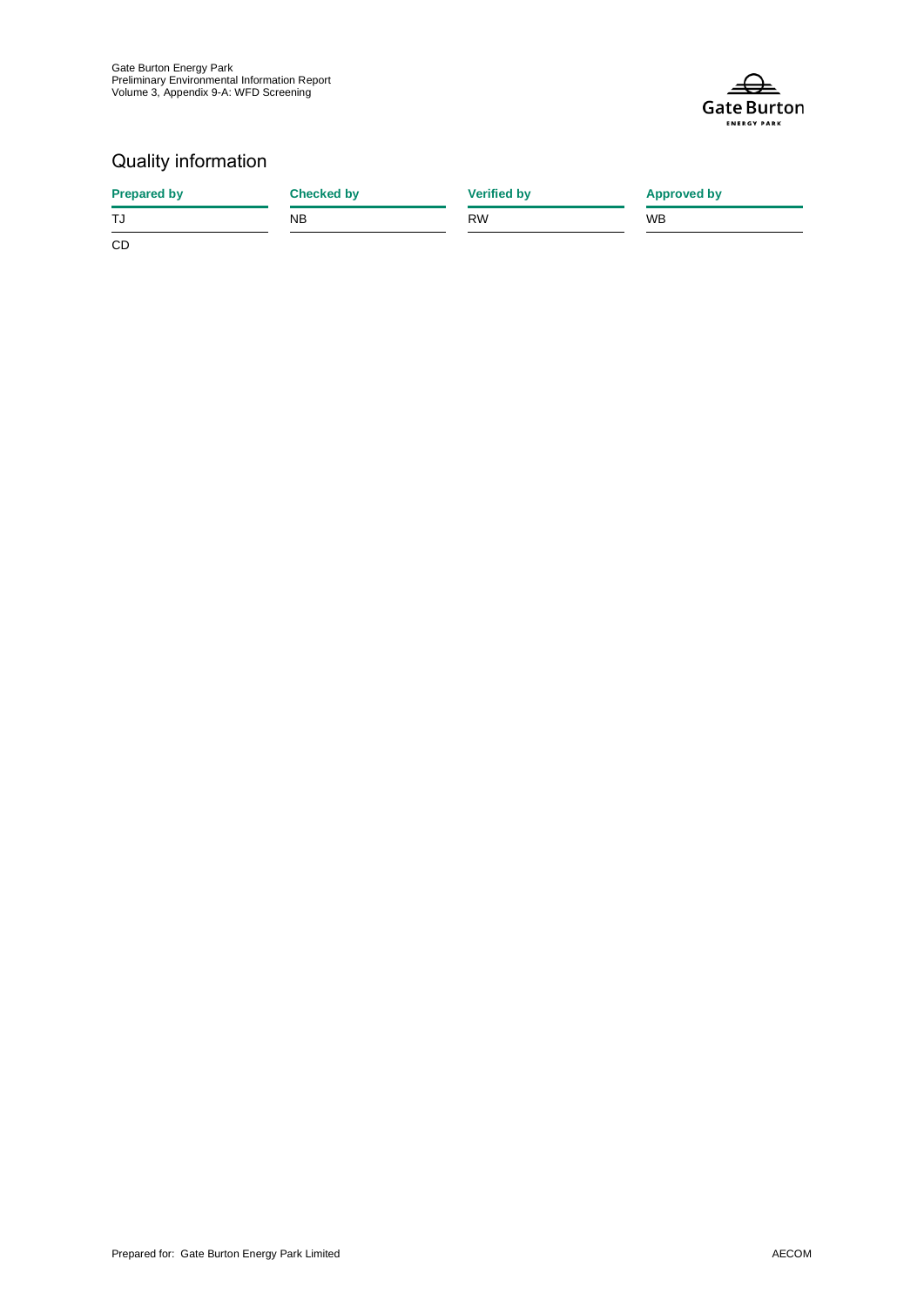

Prepared for:

Gate Burton Energy Park Limited

Prepared by:

AECOM Limited

© 2022 AECOM Limited. All Rights Reserved.

This document has been prepared by AECOM Limited ("AECOM") for sole use of our client (the "Client") in accordance with generally accepted consultancy principles, the budget for fees and the terms of reference agreed between AECOM and the Client. Any information provided by third parties and referred to herein has not been checked or verified by AECOM, unless otherwise expressly stated in the document. No third party may rely upon this document without the prior and express written agreement of AECOM.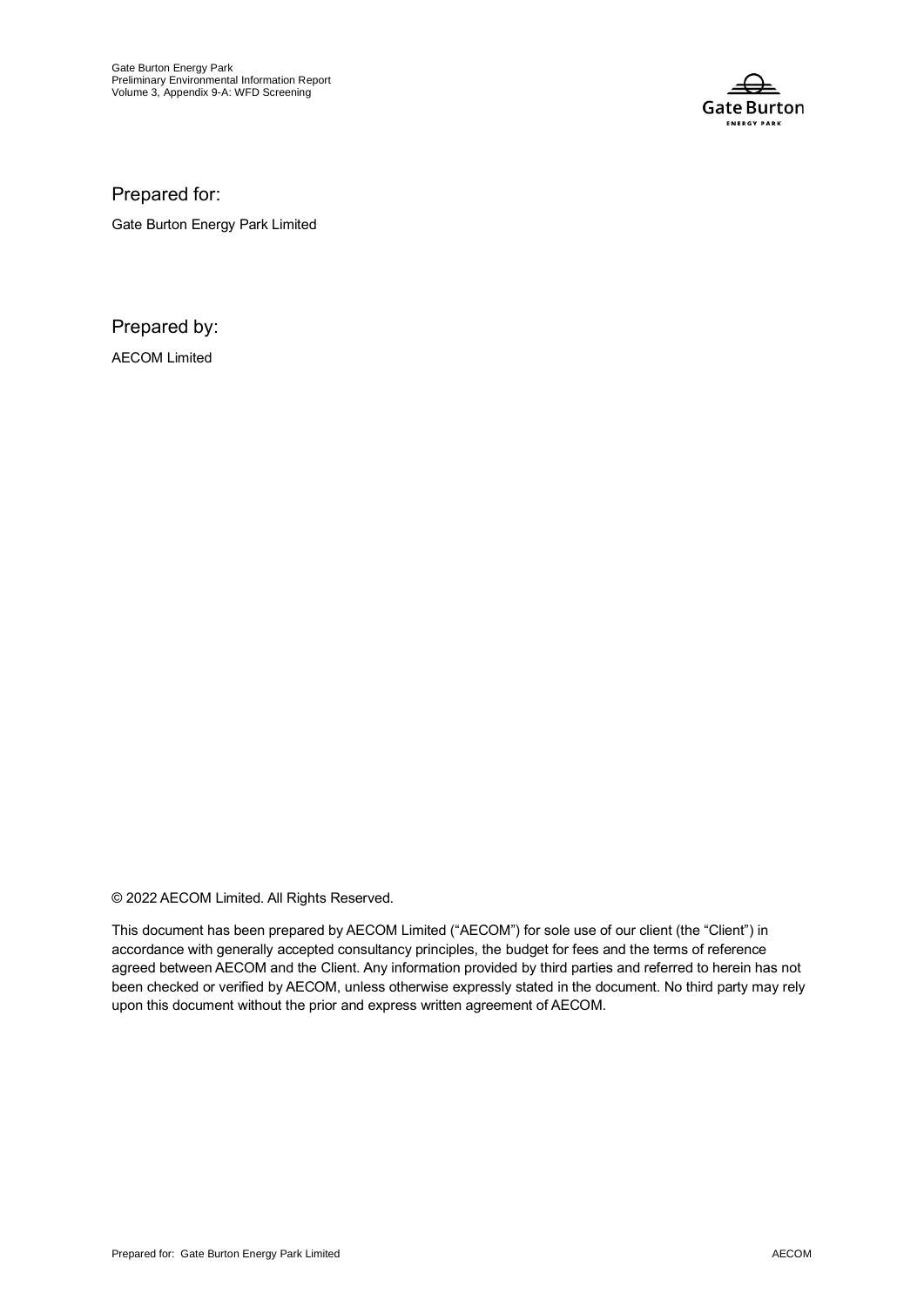

### **Table of Contents**

| 1 <sup>1</sup> |  |
|----------------|--|
| 1.1            |  |
| 1.2            |  |
| 1.3            |  |
| 2.             |  |
| 2.2            |  |
| 2.3            |  |
| 2.4            |  |
| 3 <sub>1</sub> |  |
| 3.1            |  |
| 3.2            |  |
| 4.             |  |
| 5.             |  |
|                |  |

### **Tables**

| Table 3-2 Screening of the Scheme's development activities against WFD quality elements 11 |  |
|--------------------------------------------------------------------------------------------|--|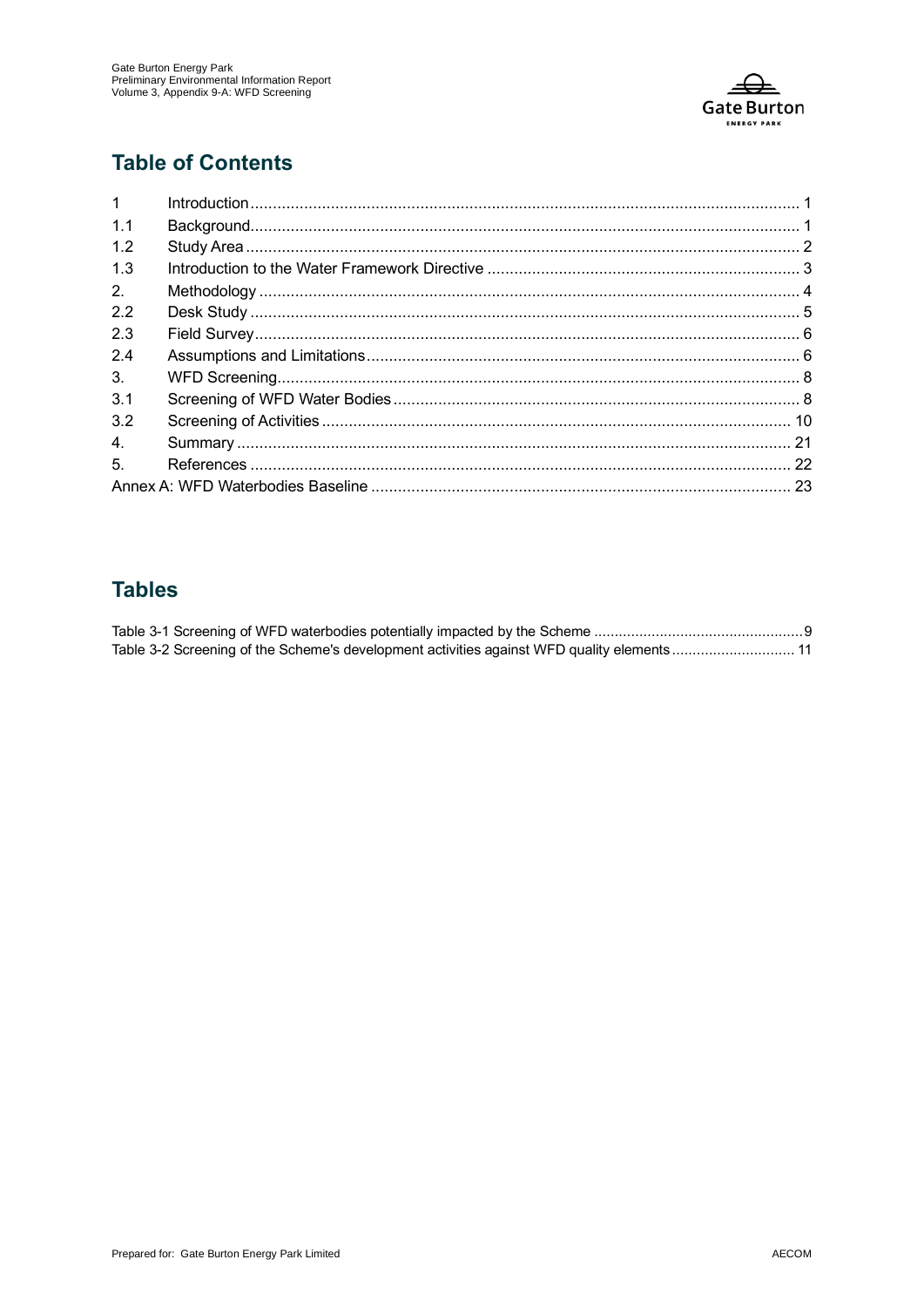

# **1 Introduction**

## **1.1 Background**

- 1.1.1 This WFD Screening and Scoping Appendix has been produced in support of the Preliminary Environmental Impact (PEI) Report for Gate Burton Energy Park (hereafter referred to as 'the Scheme'). In particular it relates to **PEI Report Volume 1, Chapter 9: Water Environment**.
- 1.1.2 The Scheme will comprise the construction, operation, maintenance, and decommissioning of a solar photovoltaic (PV) electricity generating facility and energy storage facility with a total capacity exceeding 50 megawatts (MW) and export connection to the National Grid. The DCO Site comprises an area of 1,426 ha which straddles the boundary between the counties of Nottinghamshire and Lincolnshire, within the districts of Bassetlaw and West Lindsey. The DCO Site comprises the Solar and Energy Storage Park Site and the Grid Connection Route. Refer to **PEI Report Volume 2: Figure 9-1** which shows the DCO Site boundary in relation to water environment attributes.
- 1.1.3 Full details of the various Scheme components are provided in **PEI Report Volume 2: Chapter 2 The Scheme**.
- 1.1.4 The Scheme interacts with eight Water Framework Directive (WFD) water bodies (six surface water and two groundwater bodies, see **PEI Report Volume 2: Figure 9-1**) and thus it is necessary to consider the activities and constituent parts of the Scheme to determine compliance with WFD objectives. This includes assessing the impact of new solar PV Panels, supporting infrastructure, site drainage and cable crossings of water bodies on the biological, physico-chemical and hydromorphological quality elements that comprise the WFD to ensure no deterioration and no prevention of future improvement in water body status. Both surface and groundwater bodies are considered.
- 1.1.5 In accordance with the Planning Inspectorate's Advice Note Eighteen (Ref 1), a three-stage approach may be adopted:
	- **Stage 1: WFD Screening Identification of the proposed activities that** are to be assessed and determination of which WFD water bodies could potentially be affected through identification of a Zone of Influence. This step also provides a rationale for any water bodies screened out of the assessment.
	- **Stage 2: WFD Scoping** For each water body identified in Stage 1, an assessment is carried out to identify the effects and potential risks to water quality elements from all activities. The assessment is made taking into consideration embedded mitigation (measures that can reasonably be incorporated into the design of the proposed works) and any additional mitigation that may be identified.
	- **Stage 3: WFD Impact Assessment** A detailed assessment of the water bodies and activities carried forward from the WFD screening and scoping stages.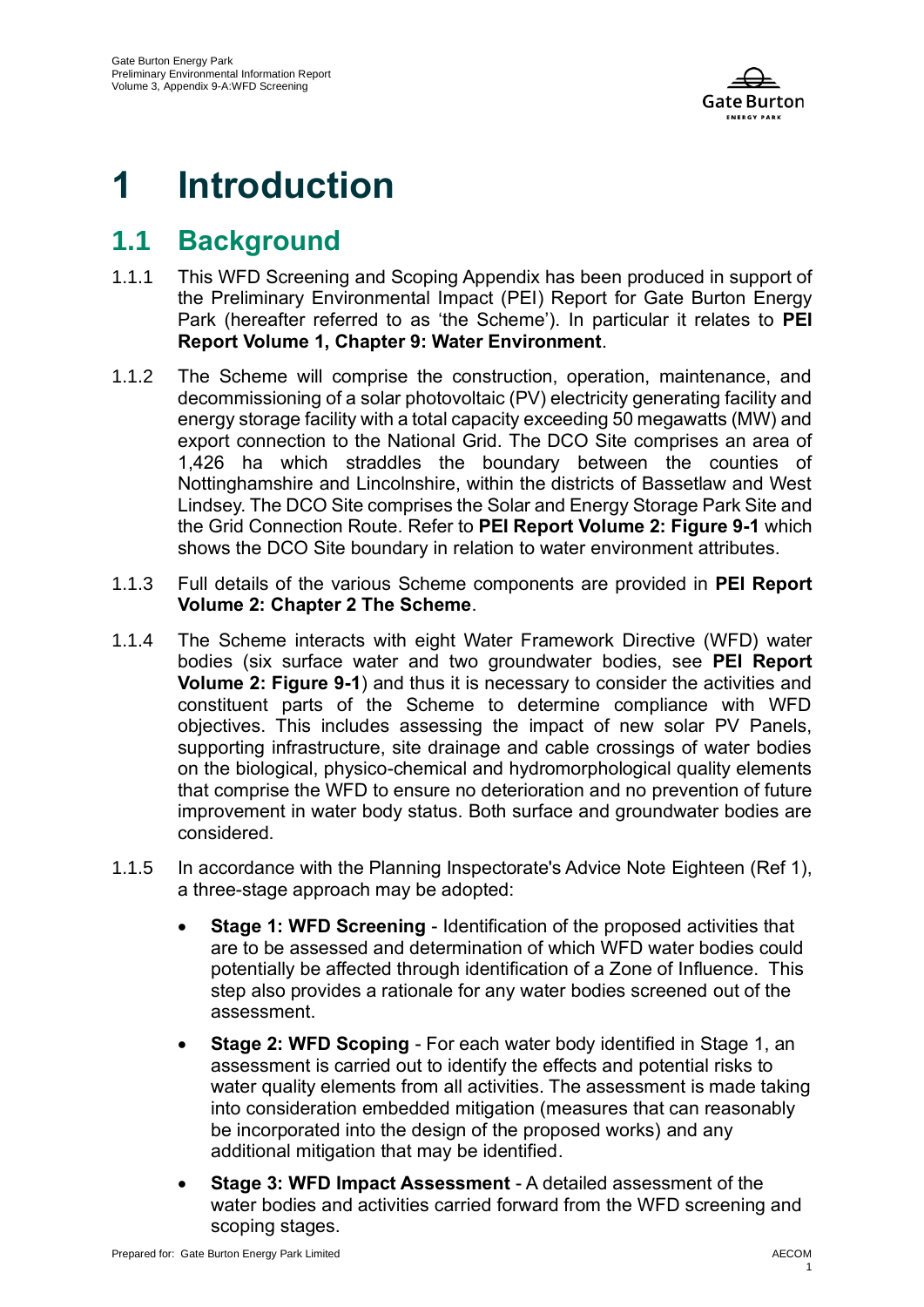

- 1.1.6 This report therefore presents the findings of an initial WFD screening exercise (the first stage in the WFD assessment process) which has been undertaken in relation to the Scheme.
- 1.1.7 Detailed scoping and full assessment of WFD compliance (if required following scoping) will be undertaken in support of the Environmental Statement that forms part of the Development Consent Order (DCO) submission once further Scheme details have been finalised.

## **1.2 Study Area**

- 1.2.1 The Scheme is located approximately 4 km south of Gainsborough, within the administrative areas of West Lindsey District Council and the Lincolnshire County Council. The DCO Site boundary is shown in **PEI Report Volume 2: Figure 9-1.**
- 1.2.2 For the purposes of this assessment, and consistent with **PEI Report Volume 1, Chapter 9: Water Environment**, a general study area (Zone of Influence) of approximately 1km from the DCO Site boundary has been considered in order to identify water bodies that are hydrologically connected to the Scheme, and potential works associated with the Scheme, that could cause direct impacts. However, given that watercourses flow and water quality impacts may propagate downstream, where relevant the assessment also considers a wider study area to as far downstream as a potential impact may influence the quality or quantity of the water body. Professional judgement has been applied to identify the extent to which such features are considered. In this case, watercourses across the study area generally drain to the River Trent which is considered the final receiving waterbody that could conceivably be affected, with 1km downstream of the Scheme being a suitable distance given the size of the waterbody.
- 1.2.3 The study area falls within the following surface water body catchments:
	- Trent from Carlton-on-Trent to Laughton Drain (WFD ID: GB104028058480);
	- Till (Witham) (WFD ID: GB105030062500);
	- Tributary of the Till (WFD ID: GB105030062480);
	- Marton Drain Catchment (Trib of Trent) (WFD ID: GB104028057840);
	- Seymour Drain Catchment (WFD ID: GB104028058340); and
	- Skellingthorpe Main Drain waterbody (WFD ID: GB105030062390).
- 1.2.4 There are also several tributaries of these water bodies present within the study area; these are predominantly unnamed agricultural ditches, drains and springs. It should be noted that WFD requirements apply equally to all watercourses regardless of whether they are Environment Agency reportable reaches.
- 1.2.5 The study area is also underlain by two WFD groundwater bodies: Lower Trent Erewash – Secondary Combined (WFD ID: GB40402G990300); and Witham Lias (WFD ID: GB40502G401400).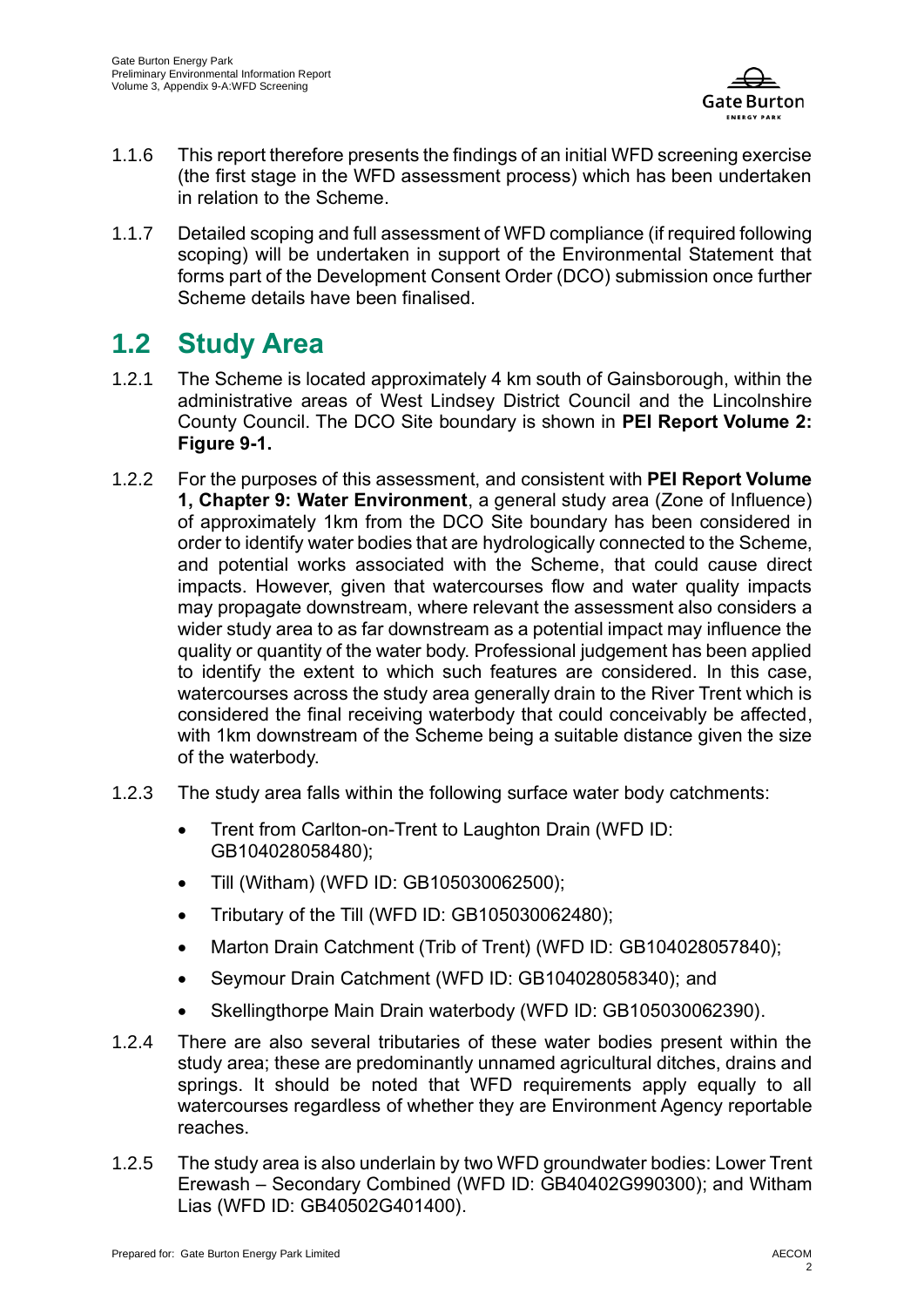

1.2.6 Further baseline details and WFD classifications for each of the WFD waterbodies is given in Annex A. Also refer to **PEI Report Volume 2: Figure 9-1** for WFD waterbody locations in relation to the Scheme.

### **1.3 Introduction to the Water Framework Directive**

- 1.3.1 The WFD, EC Directive 2000/60/EC, (Ref 2) aims to protect and enhance the quality of the water environment across all European Union (EU) member states. England and Wales have adopted the WFD as national law by the Water Environment (Water Framework Directive) (England and Wales) Regulations 2017 (Ref 3). Following the departure of the United Kingdom from the European Union these Regulations continue to apply until they are revoked or superseded by new legislation.
- 1.3.2 The WFD takes a holistic approach to the sustainable management of water by considering the interactions between surface water, groundwater and water-dependent ecosystems. Ecosystem quality is evaluated according to interactions between biological, physico-chemical and hydromorphological elements (or 'Quality Elements').
- 1.3.3 Under the WFD, 'Water bodies' are the basic management units and are defined as all or part of a river system or aquifer. Water bodies form part of larger River Basin Districts (RBD), for which River Basin Management Plans (RBMPs) are developed and environmental objectives are set. The DCO Site is located between the Witham Management Catchment within the Anglian RBMP and the Lower Trent and Erewash Management Catchment within the Humber RBMP.
- 1.3.4 RBMPs are produced every six years, in accordance with the river basin management planning cycle. Cycle 2 plans were published in February 2016, and the most recent RBMP data available on the online Catchment Data Explorer is from 2019, which are due to be updated to Cycle 3 plans in 2021 (not yet published at time of writing in May 2022, and due to be submitted to the Secretary of State for approval by September 2022).
- 1.3.5 The WFD requires water bodies to be classified according to their current condition (i.e. the 'Status' or 'Potential,' depending on whether they are heavily modified or artificial water bodies) and to set a series of objectives for maintaining or improving conditions so that water bodies maintain or reach Good Status or Potential.
- 1.3.6 The Environment Agency is under a duty to exercise its relevant functions so as to best secure that the requirements of WFD for the achievement of environmental objectives are co-ordinated. The Planning Inspectorate's Advice Note 18 (Ref. 1) summarises the overall aims and objectives of the WFD as to:
	- Enhance the status and prevent further deterioration of surface water bodies, groundwater bodies and their ecosystems;
	- Ensure progressive reduction of groundwater pollution;
	- Reduce pollution of water, especially by Priority Substances and Certain Other Pollutants;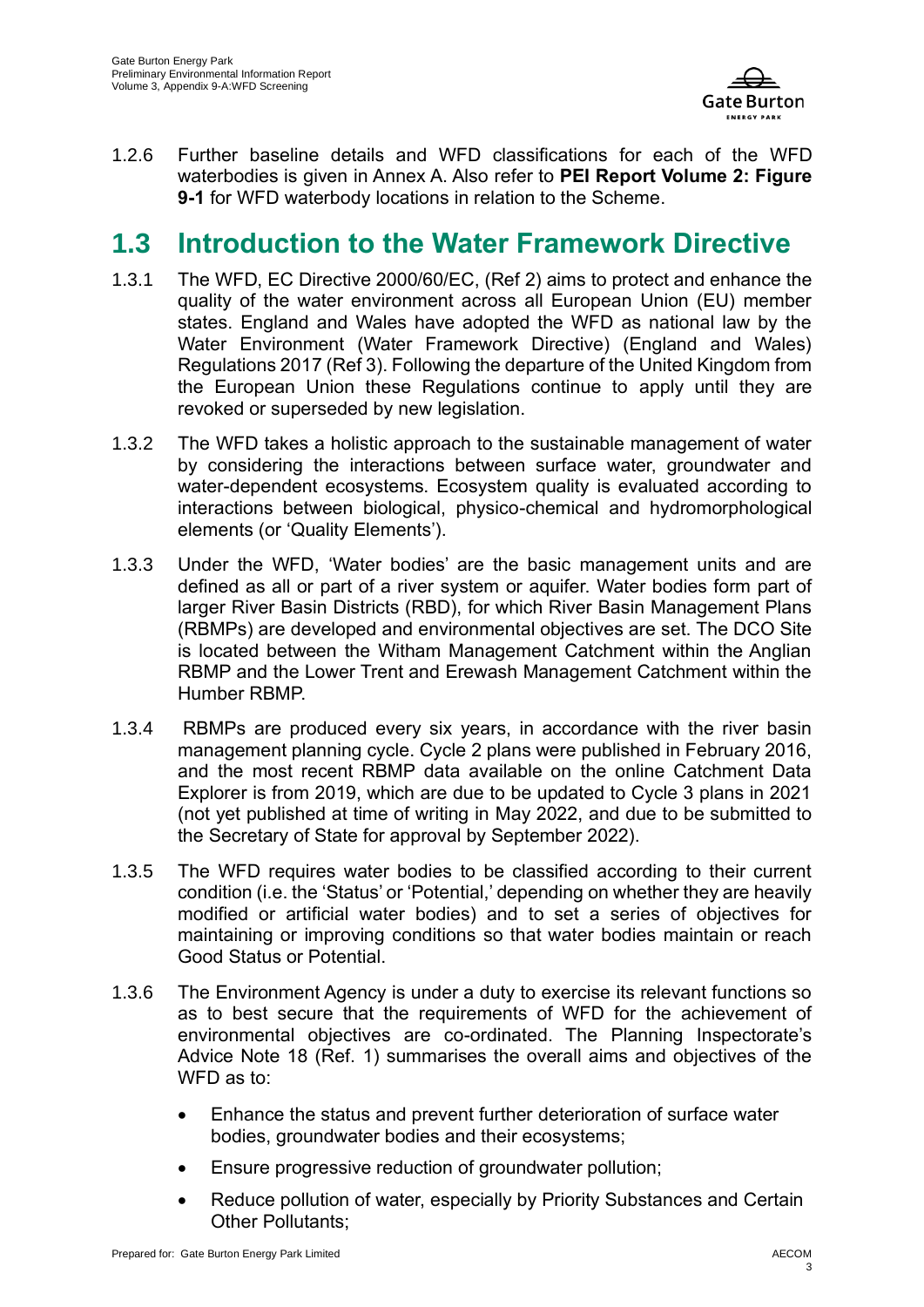

- Contribute to mitigating the effects of floods and droughts;
- Promote sustainable water use; and
- Achieve at least good surface water status for all surface water bodies and good chemical status in groundwater bodies by 2015 (or good ecological potential in the case of artificial or heavily modified water bodies).
- 1.3.7 As a result, new developments that have the potential to impact on current or predicted WFD status are required to assess their compliance against the WFD objectives of the potentially affected water bodies. It must be demonstrated that there is no deterioration or prevention of future improvement against any WFD element for a designated waterbody.
- 1.3.8 Regulation 33 of the Water Environment (Water Framework Directive) (England and Wales) Regulations 2017 (i.e. the WFD) states that, like other public bodies, local authorities have a statutory duty to *"have regard to the River Basin Management Plan"* and *"any supplementary plans"* covering proposed activities when exercising its functions. Local authorities must therefore reflect water body improvement priorities as outlined in RBMPs.
- 1.3.9 In determining whether a development is compliant or non-compliant with the WFD objectives for a water body, the EA and partnering organisations must also consider the conservation objectives of any Protected Areas (i.e. sites within the national site network or water dependent Sites of Special Scientific Interest) and adjacent WFD water bodies, where relevant.

# **2. Methodology**

- 2.1.1 Guidance on how to undertake WFD assessments can be found in the Environment Agency's 'Water Framework Directive risk assessment - How to assess the risk of your activity' (Ref 4) and Planning Inspectorate's 'The Water Framework Directive - Advice note eighteen: The Water Framework Directive' (Ref 1). These guidance documents have informed the approach taken in this screening exercise.
- 2.1.2 A stepwise approach consisting of screening, scoping and impact assessment phases is generally followed in order to: (a) rationalise the levels of WFD assessment and impact mitigation that are required; and (b) verify that proposals meet the requirements of the WFD. The general approach described by The Planning Inspectorate (Ref 1) is the approach taken in this assessment, and is briefly summarised below.

### **Stage 1: Screening**

2.1.3 Screening identifies the zone of influence of a proposed development, and if proposed activities pose a risk to the water environment. It is used to identify if there are activities that do not require further consideration for WFD objectives, for example activities which have been ongoing since before the current RBMP plan cycle and which have thus formed part of the baseline.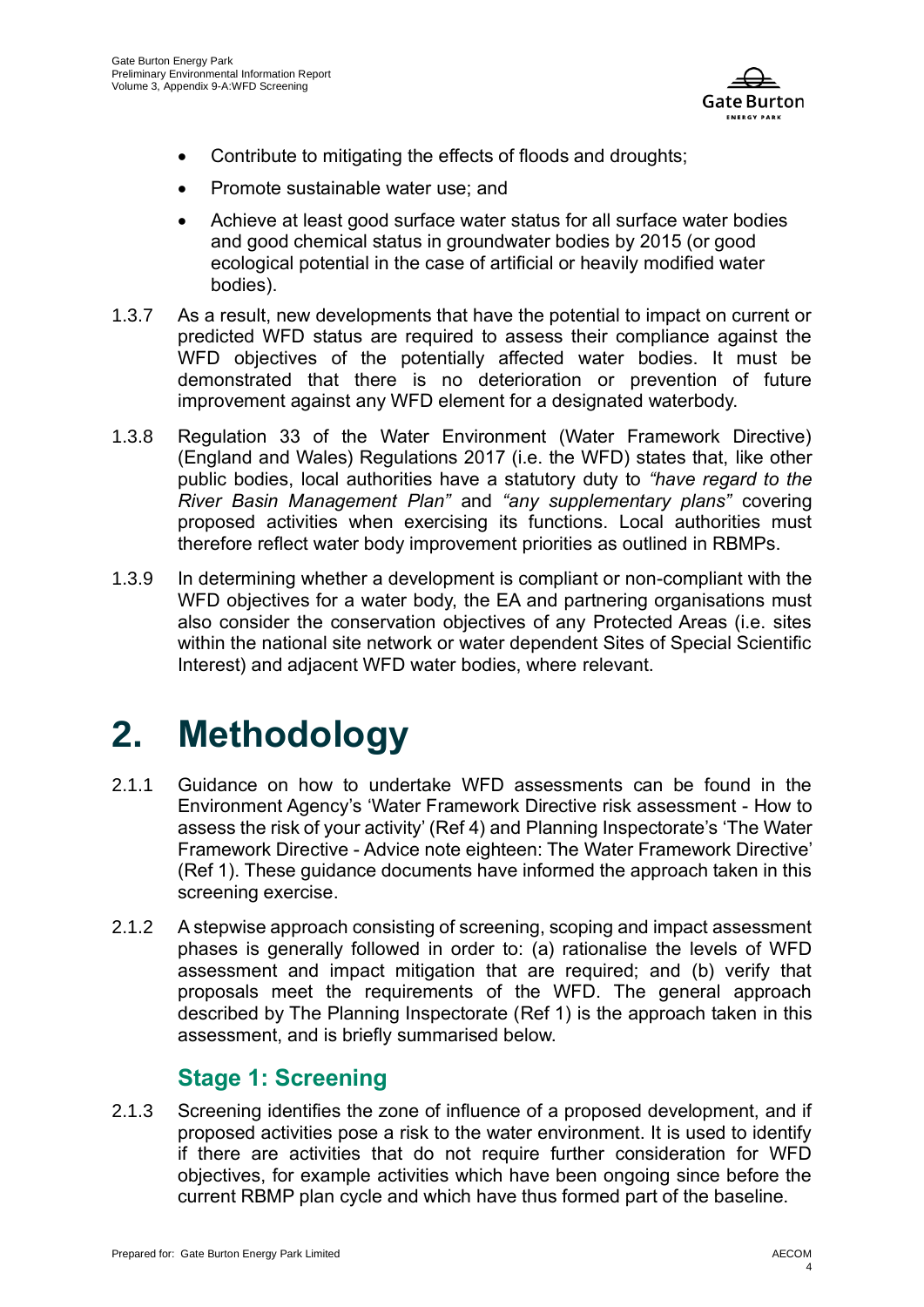

### **Stage 2: Scoping**

2.1.4 Scoping is used to identify any potential impacts of the proposed activities to specific WFD receptors and their water quality elements. This involves review of WFD impact pathways, shortlisting which WFD water bodies and quality elements could or could not be affected by proposed activities, and collecting baseline information from the relevant RBMP on the status and objectives for each water body.

### **Stage 3: Impact Assessment**

2.1.5 This involves rationalised assessment of water bodies and quality elements that could be affected by proposed activities, in order to identify any areas of WFD non-compliance. Proposed activities are reviewed in terms of both positive and negative impacts, and the baseline mitigation measures, enhancements, and contributions to the WFD objectives described in the RBMP. Any proposed activities with potentially deleterious impacts are reviewed simultaneously with their corresponding mitigation proposals, to determine a net effect on WFD objectives.

### **Mitigation Commitments**

2.1.6 Proposed mitigation activities that the Scheme relies upon to demonstrate compliance at any of the stages referred to above must be appropriately defined and secured.

### **Article 4.7 Derogation**

2.1.7 Where the potential for deterioration of water bodies is identified, and it is not possible to mitigate the impacts to a level where deterioration or failure to improve can be avoided, the project would need to be assessed in the context of Article 4.7 of the Directive. Where a derogation is necessary, Applicants will need to provide the necessary information to justify their case, bearing in mind that Applicants must always seek to avoid deterioration of the water environment. It is a matter for the Secretary of State to consider whether derogation under Article 4.7 is justified in relation to a proposed development. At this stage a derogation under Article 4.7 is not considered necessary.

## **2.2 Desk Study**

- 2.2.1 A desk-based study was carried out to capture information pertaining to the Scheme to support the understanding of baseline conditions. Review of relevant information relating to the study area was undertaken to develop a baseline overview for WFD catchments, watercourses and surrounding areas. The following data sources were used for the desk study:
	- WFD status and objectives from the appropriate River Basin Management Plan for Cycle 2 data, available from the Catchment Data Explorer (Ref 5);
	- Defra's Multi-agency geographical information for the countryside website (MAGIC), including contemporary Ordnance Survey (OS) maps (Ref 6);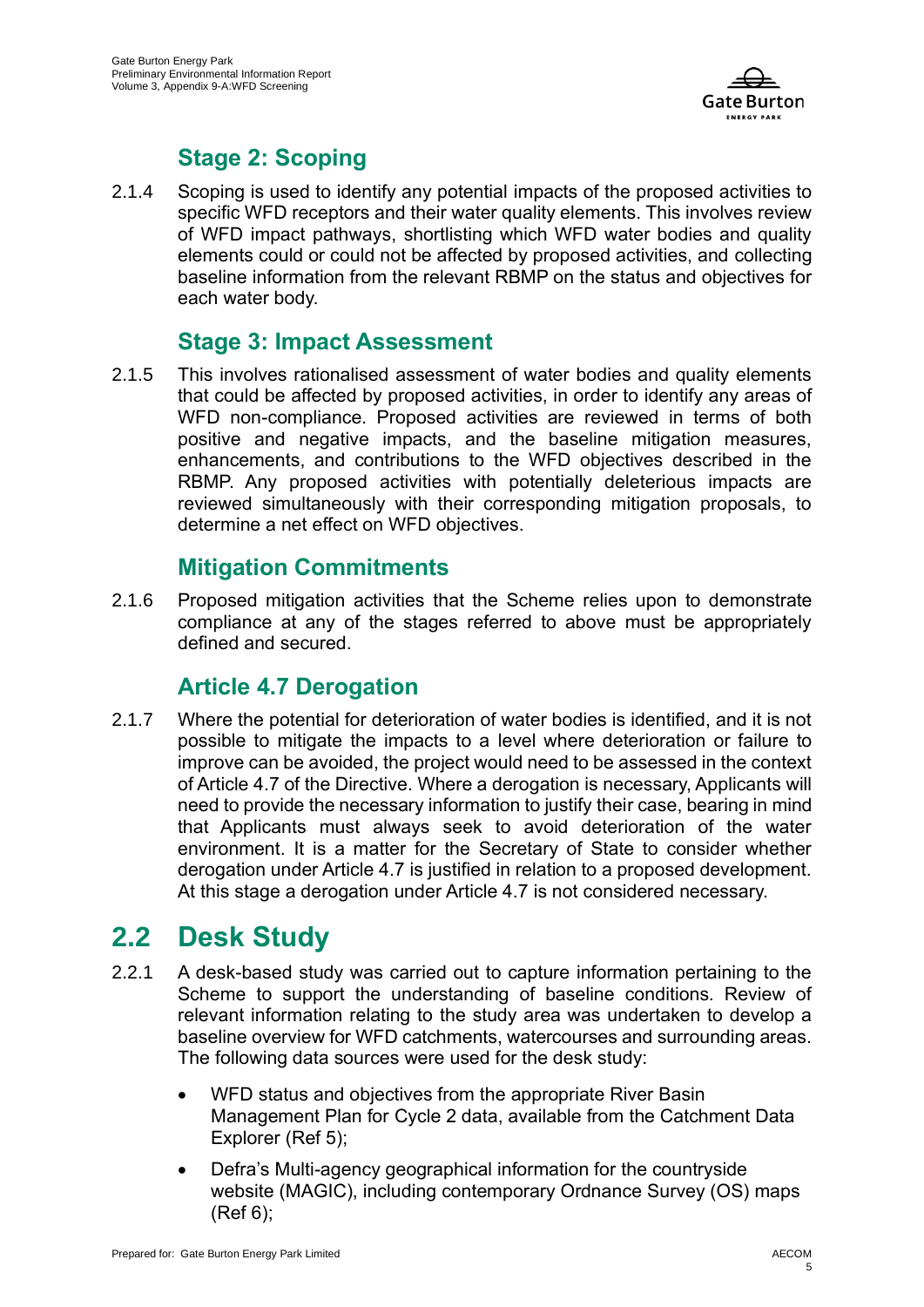

- Historical maps (Ref 7);
- British Geological Survey maps (Ref 8);
- Soilscapes website (Ref 9);
- Aerial photography (Ref 10);
- Hydrological information (Ref 11);
- Climate information (Ref 12):
- Environment Agency Fish and Ecology Data Viewer (Ref 13); and
- Environment Agency Water Quality Archive website (Ref 14).
- 2.2.2 A summary of the WFD waterbodies in the study area is provided in Annex A: WFD Waterbodies baseline. For a full summary of the baseline conditions for the study area refer to **PEI Report Volume 1, Chapter 9: Water Environment**.

## **2.3 Field Survey**

2.3.1 An initial site walkover survey was undertaken by a water scientist and hydromorphologist on 22nd September 2021 in fair conditions to assess watercourse connectivity, quality, and condition. An additional walkover of the Grid Connection Route was undertaken on 8th February 2022 in overcast, dry conditions.

## **2.4 Assumptions and Limitations**

- 2.4.1 This Screening exercise is based on baseline and Scheme design information available at the time of writing in May 2022. It is based on the Scheme design set out in **PEI Report Volume 1, Chapter 2: The Scheme** and further information provided in **PEI Report Volume 1. Chapter 9: Water Environment**.
- 2.4.2 A request for water resources data (e.g. licensed abstractions, Water Activity Permit locations, pollution incident locations), WFD information (including waterbody mitigation measures) and water quality and flow data was requested from the Environment Agency to inform the desk study in March 2022. A response had not been received at the time of writing in May 2022. Any data received will be considered within the further WFD assessment at the ES stage. Nonetheless, it is considered that sufficient baseline information has been gathered from desk study and site survey to enable a robust screening exercise to be undertaken.
- 2.4.3 At the time of writing, the full details regarding locations and methodologies of construction and installation of the cable within the Grid Connection Route has not been confirmed. However, the River Trent will be crossed using underground techniques (e.g. horizontal directional drilling techniques that would not disturb the watercourse), with the maximum depth of the cable below the bed being 12m. Construction methods including the size and depths of any launch or receiving pits are yet to be confirmed. Smaller watercourse crossings are currently assumed to require open cut installation techniques. As such, open cut crossings are assumed as a worst-case scenario at this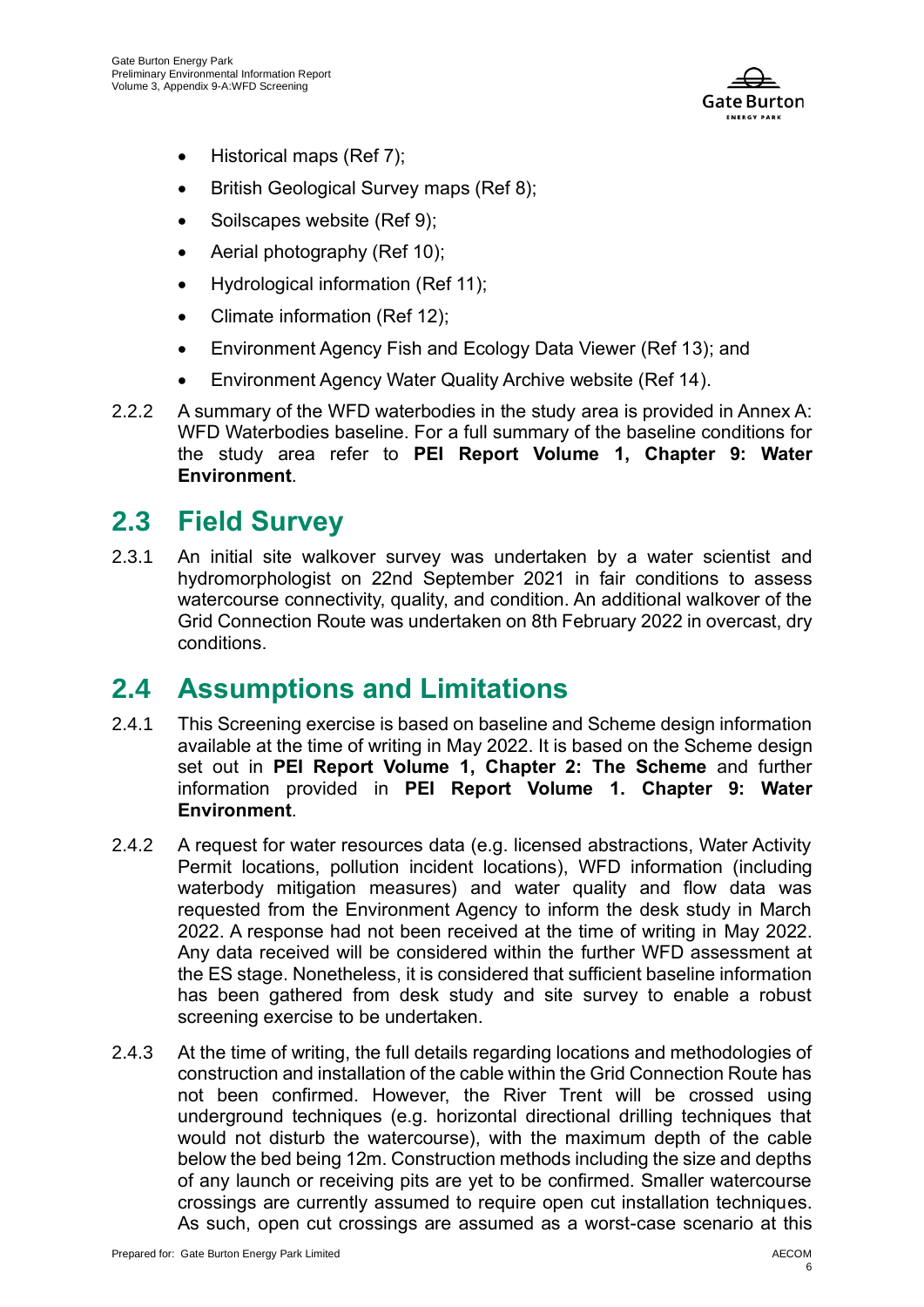

stage (but will be reviewed for the final WFD assessment at the ES stage). For these crossings it is assumed that water flow would be maintained by damming and over pumping. Several of the ditches within the DCO Site boundary are ephemeral and if works could be carried out in the drier months this would reduce the risk of pollution propagating downstream, although this cannot be guaranteed and thus no weight has been attributed to this at this stage. It will be a requirement that the watercourses are reinstated as found and water quality monitoring will be undertaken prior to, during, and following on from the construction activity.

- 2.4.4 The PV Panels will be off set from watercourses. The point of measurement will be agreed with the Environment Agency through further consultation, but for the purposes of the assessment it is assumed for all watercourses other than the River Trent to be measured from the centre line of the watercourse as determined from Ordnance Survey mapping. This avoids issues related to determining the watercourse edge in situations where this varies considerably as flow rate changes. This buffer will ensure all construction activities for the installation of PV Panels would be offset from surface watercourses, other than where there is a need for crossing of a watercourse (for cabling installation or possible temporary access) of temporary discharge of treated construction site runoff. Any works to enhance watercourses would require direct works to the channel and banks, although given the aim of these works and their small-scale and 'soft-engineering' nature, construction impacts would be minimal. Overall, the purpose of this buffer reduces the risk of any pollutants entering the watercourse directly, whilst also providing space for mitigation measures (e.g. fabric silt fences) should they be required.
- 2.4.5 The risk from surface water runoff to surface or groundwater bodies has been provisionally considered qualitatively on the basis of design principles that will be presented in an outline drainage strategy at the ES stage, and delivery of this will be a requirement under the DCO. As part of the full environmental impact assessment and WFD assessment, the risk from surface water runoff from new hard standing to surface or groundwater bodies will be assessed according to the Simple Index Approach presented in the C753 The SuDS Manual. It is expected on the basis of professional judgement that the pollutant risk will not be very high from runoff given that it will predominantly consist of runoff from panels for the majority of the Solar and Energy Storage Park Site, and so only one layer of treatment may be required. It is also expected that there will be sufficient space within the Solar and Energy Storage Park Site for a treatment solution following SuDS principles. However, there is also potential to use proprietary measures where there is a greater risk around certain infrastructure or there are localised constraints.
- 2.4.6 Removal of productive arable farmland within the DCO Site to accommodate the Scheme will reduce water quality risk to watercourses associated with diffuse agricultural chemicals and possibly reduce soil erosion and need for local abstractions for irrigation, thereby providing a beneficial impact. However, there is limited data on the existing conditions and activities, therefore no further consideration has been given to this potential benefit at this stage.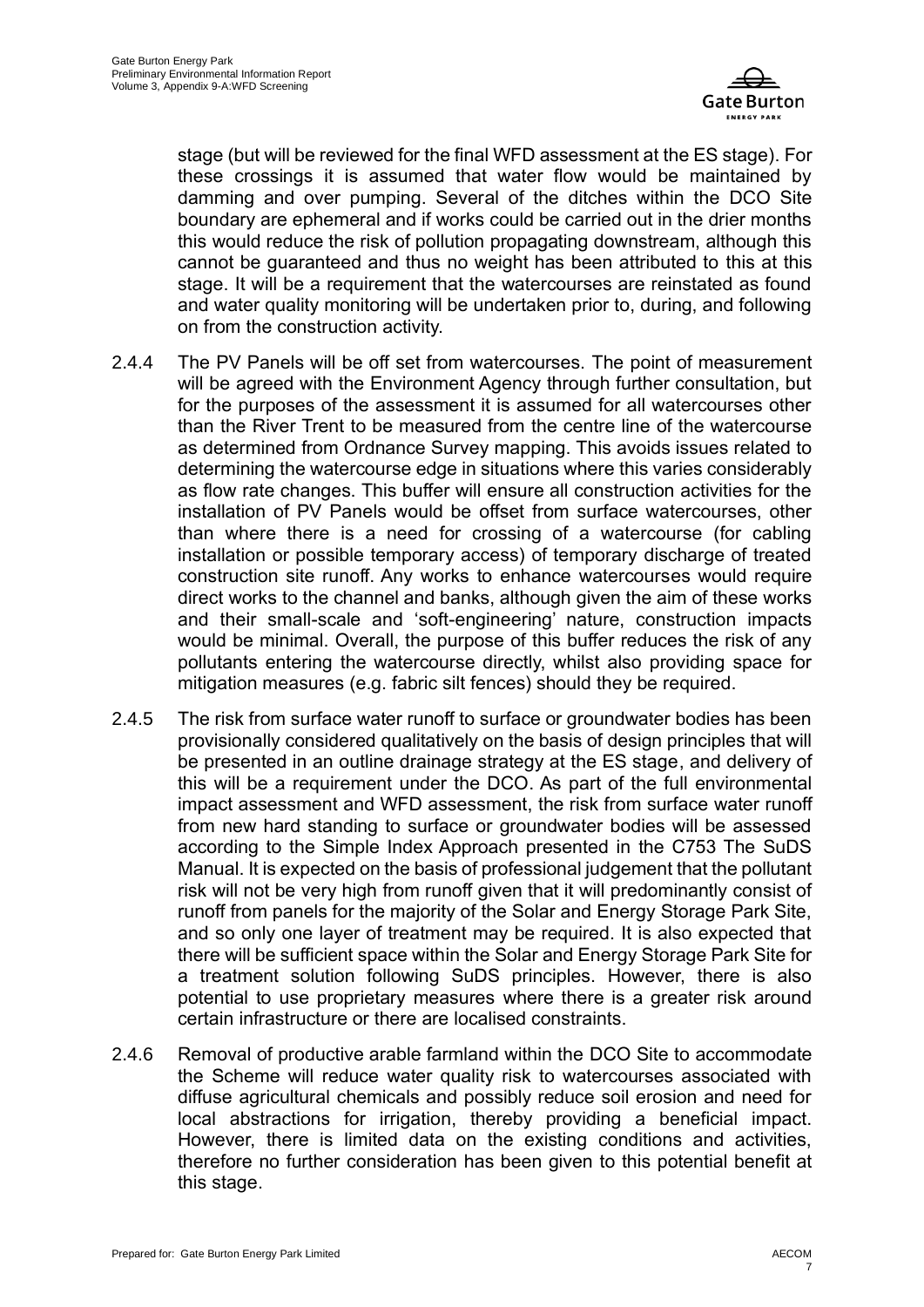

2.4.7 There will be welfare facilities associated with the Scheme for up to four permanent FTE members of staff. Given the low daily occupancy only small volumes of foul drainage will be generated. At the time of writing it is not known how any wastewater from permanent welfare facilities will be managed. However, this is anticipated to consist of a self-contained independent nonmains domestic storage and/or treatment system. An alternative where this is not possible, would be for a self-contained foul drainage system to a septic tank or similar. These tanks would be regularly emptied under contract with a registered recycling and waste management contractor.

# **3. WFD Screening**

- 3.1.1 The purpose of the WFD screening stage as outlined in PINS Advice Note 18 (Ref. 1) is to identify a zone of influence of the Scheme and to determine whether that influence has the potential to adversely impact upon WFD water body receptors; this approach has been taken in this assessment and is outlined in this section.
- 3.1.2 A study area of approximately 1 km from the DCO Site has been considered in order to identify water bodies that are potentially hydrologically connected to the Scheme and potential works associated with the Scheme that could cause direct impacts.
- 3.1.3 The screening stage also identifies specific activities of the Scheme that could affect receptor water bodies' WFD status and which should be carried forward to subsequent stages of the assessment process at the ES stage. Justification is provided where water body receptors are screened out and are not carried forward through the assessment. Water bodies or activities screened 'out' of the assessment will therefore not be considered further at the impact assessment stage, subject to agreement being obtained from the Environment Agency.

## **3.1 Screening of WFD Water Bodies**

3.1.1 The Scheme interacts with eight WFD water bodies. WFD Screening of these water bodies is provided in Table 3 1. Water bodies such as smaller tributaries within each of the WFD water body catchments that may be impacted by the Scheme have been included in this assessment. Any other remaining downstream water bodies not mentioned below are considered sufficiently far downstream to avoid impacts of the Scheme and are therefore screened out of further assessment.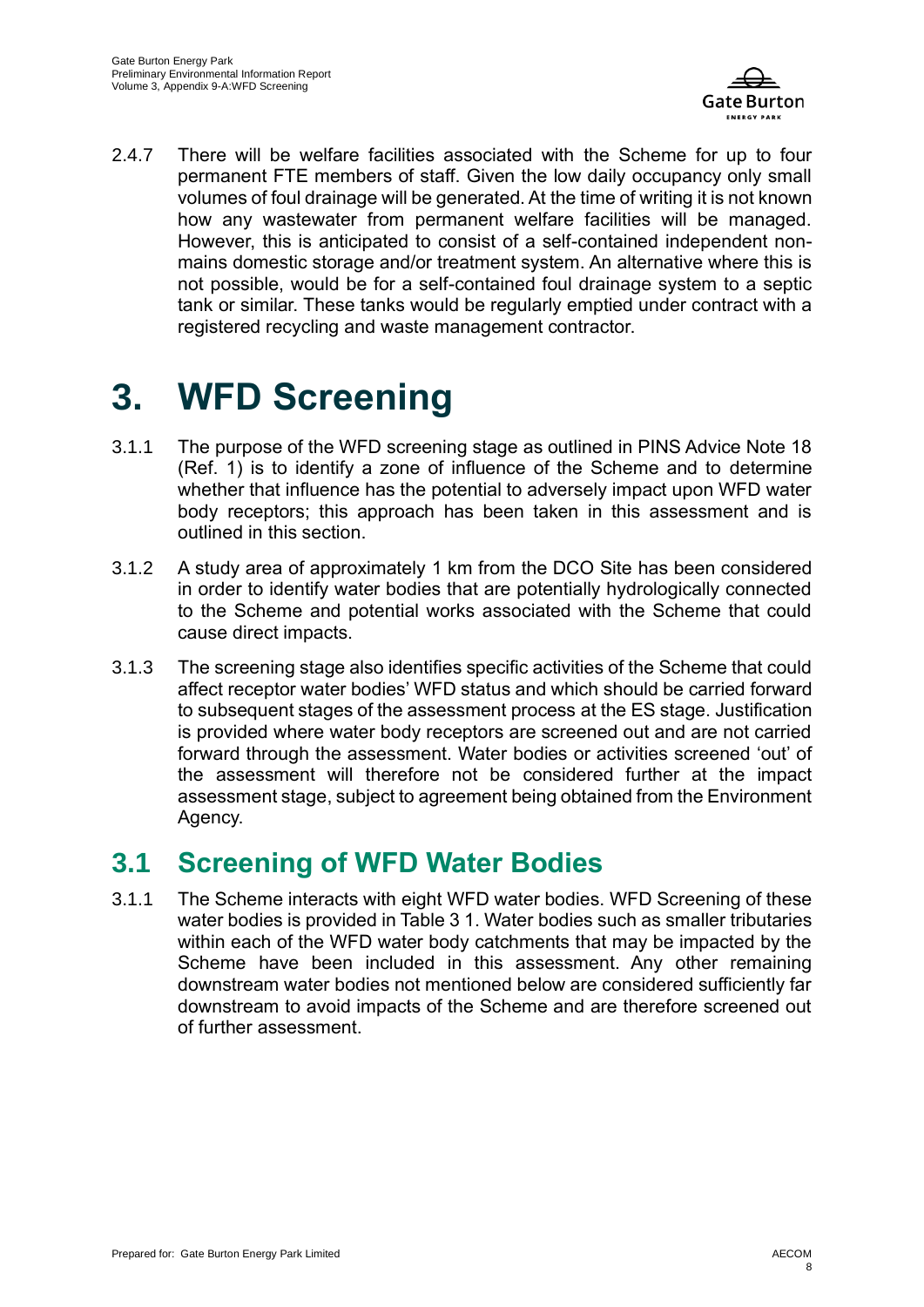

#### **Waterbody (ID) Screening Outcome Justification** Trent from Carlton-on-Trent to Laughton Drain (GB104028058480) In WFD water bodies may be directly impacted by the Scheme due to a range of activities that would interact with the local watercourse network during construction, operation and decommissioning phases of the Scheme. Tributary of the Till (GB105030062480) Marton Drain Catchment (Trib of Trent) (GB104028057840) Seymour Drain Catchment (WFD ID: GB104028058340) Lower Trent Erewash – Secondary Combined (GB40402G990300) In Activities relating to the construction and operation of the Scheme have been assessed in terms of their potential impact upon these groundwater water bodies. There are potential anticipated impacts at the water body scale, therefore assessment of impacts to groundwater is scoped in. Witham Lias (GB40502G401400) Till (Witham) (GB105030062500) Out The River Till is located at the far eastern extent of the study area, and would not be directly impacted by the Scheme. However, it is hydrologically connected to the Scheme via the 'Tributary of the Till' WFD waterbody. The Tributary of the Till's confluence with the River Till is 1.4 km downstream of the Scheme boundary. The Skellingthorpe Main Drain is approximately 10km south of the DCO Site and flows southeast from near Saxilby towards Lincoln. Given its distance from the Scheme there would be no direct physical interaction between Scheme activities and the drain. The wider WFD catchment for the waterbody covers much of the Solar and Energy Storage Park and so there is potential for hydrological connectivity to the watercourse via the drains and tributaries that extend into the Solar and Energy Storage Park. Despite hydrological connectivity to these WFD designated watercourses it is anticipated that any water quality impacts related to construction runoff or spillages that have potential to enter these tributaries will be adequately mitigated by the Construction Environmental Management Plan (CEMP), which will be secured under the DCO, and Water Management Plan (WMP). The CEMP will be standard procedure for the Scheme and will describe the principles for the protection of the water environment during construction. The CEMP will be supported by the WMP appendix, that will provide greater detail regarding the mitigation to be implemented to protect the Skellingthorpe Main Drain waterbody (WFD ID: GB105030062390) Witham Lias (GB40502G401400)

#### **Table 3-1 Screening of WFD waterbodies potentially impacted by the Scheme**

water environment from adverse effects during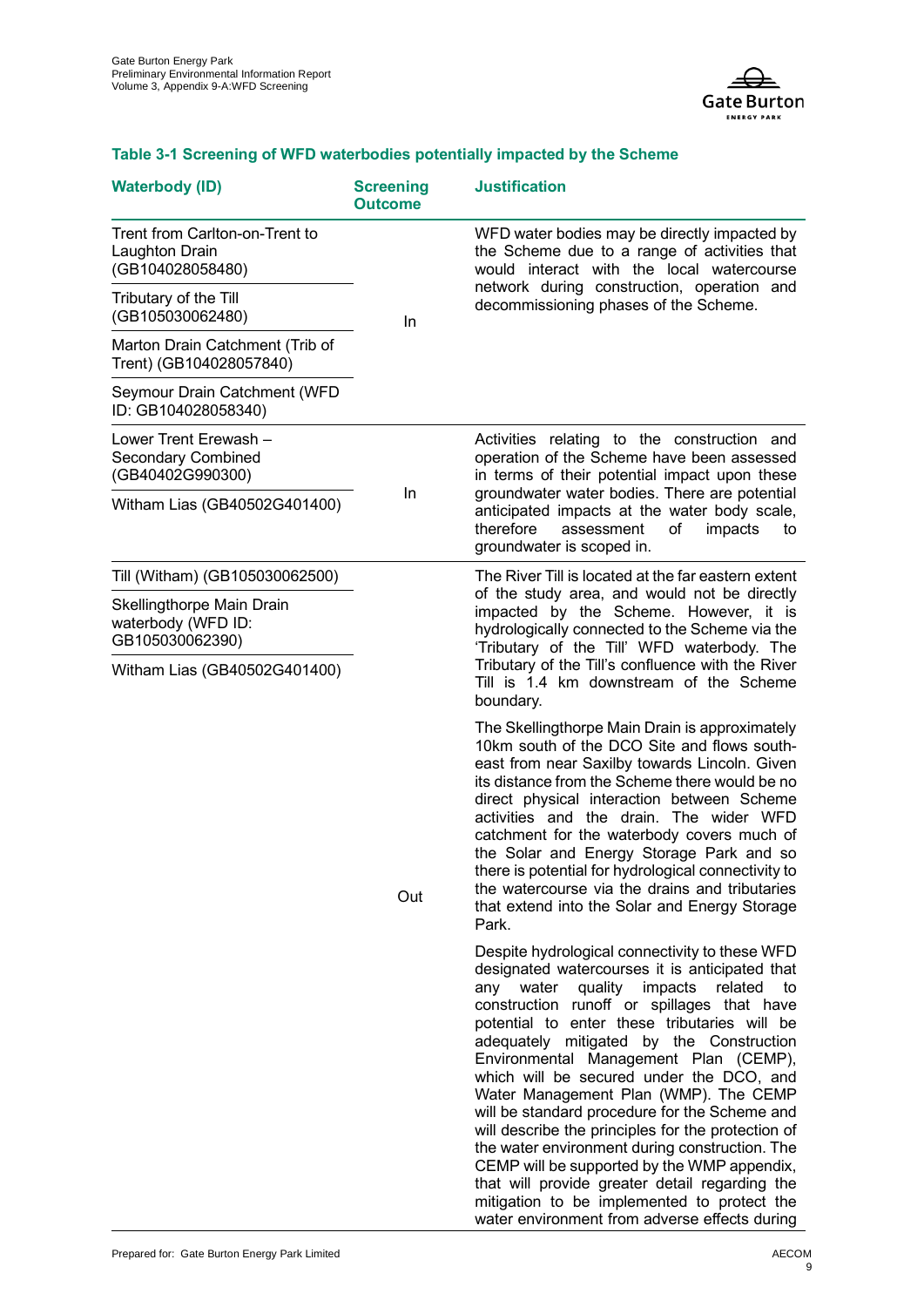

| <b>Waterbody (ID)</b> | <b>Screening</b><br><b>Outcome</b> | <b>Justification</b>                                                                                                                                                                                                                                                                             |
|-----------------------|------------------------------------|--------------------------------------------------------------------------------------------------------------------------------------------------------------------------------------------------------------------------------------------------------------------------------------------------|
|                       |                                    | construction including requirements for water<br>quality monitoring. A Framework CEMP will be<br>prepared and will accompany the ES. Given<br>this mitigation and the lack of any direct works<br>to these waterbodies, it is considered that they<br>can be screened out of further assessment. |

## **3.2 Screening of Activities**

3.2.1 As described in Section 1, the Scheme comprises a number of activities, some of which present a potential risk to the WFD status of water bodies. These components and activities are listed in Table 3-2 together with a screening assessment. The WFD screening assessment will be kept under review as more detailed Scheme information becomes available.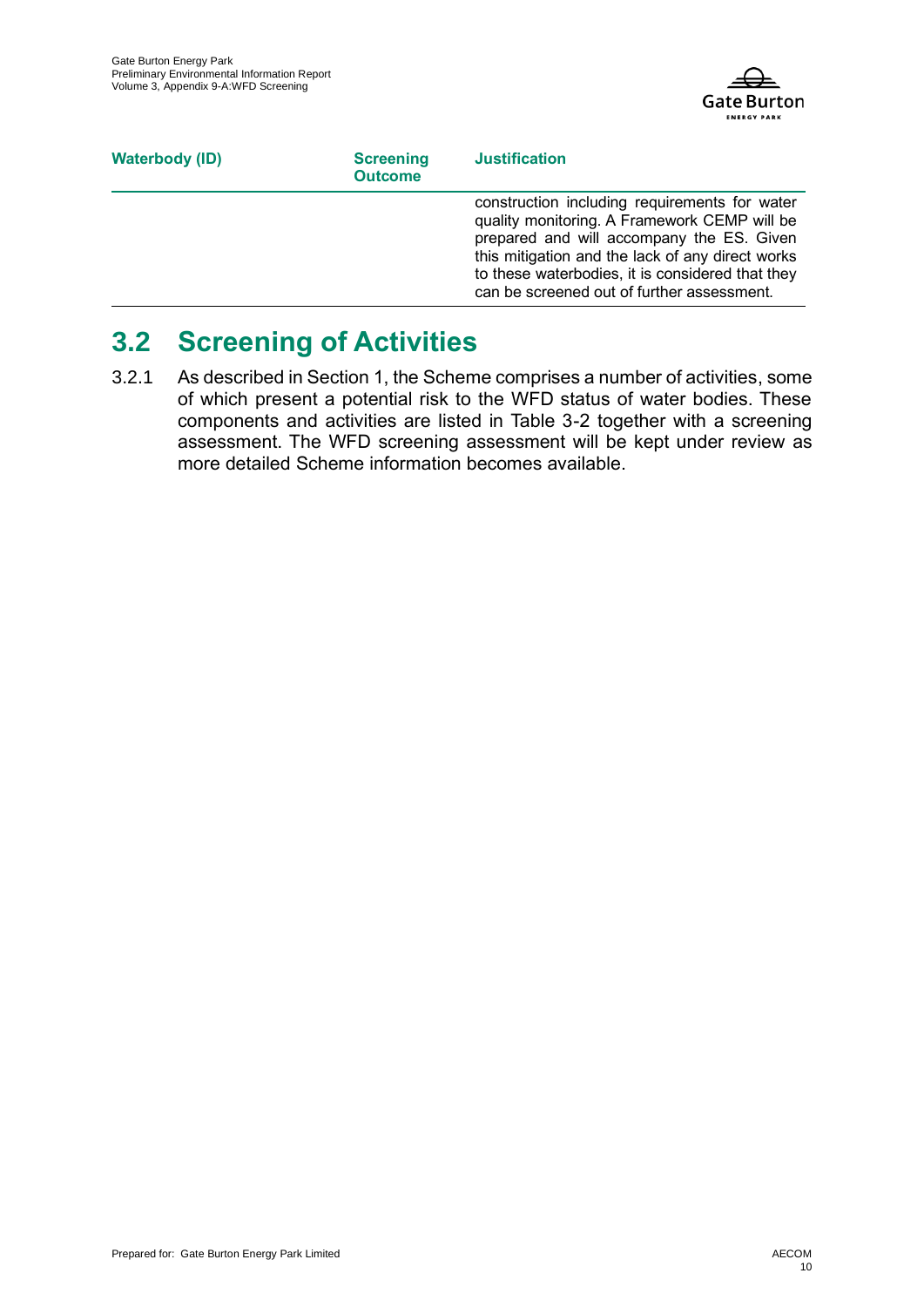

#### **Table 3-2 Screening of the Scheme's development activities against WFD quality elements**

| <b>Activity</b>                                                                               | <b>Description</b>                                                                                                                                                                                                                                                                                                                                                                                                                                                                                                                                                                                                                                                                                                                        | <b>Screening Outcome</b>                                 | <b>Justification</b>                                                                                                                                                                                                                                                                                                                                                                                                                                                                                                                                                                                                                                                                                                                                                                                                                                                                                                                                                                                                                                                                                                                                                                                                                                                                                                                                                                                                                                                                                                                                                                                                                                                                                                                                                                                                                                                                                                                                                                                                                                                                                                                                                                                                                                                                                                                                                                                                                                                                                                                                                      |
|-----------------------------------------------------------------------------------------------|-------------------------------------------------------------------------------------------------------------------------------------------------------------------------------------------------------------------------------------------------------------------------------------------------------------------------------------------------------------------------------------------------------------------------------------------------------------------------------------------------------------------------------------------------------------------------------------------------------------------------------------------------------------------------------------------------------------------------------------------|----------------------------------------------------------|---------------------------------------------------------------------------------------------------------------------------------------------------------------------------------------------------------------------------------------------------------------------------------------------------------------------------------------------------------------------------------------------------------------------------------------------------------------------------------------------------------------------------------------------------------------------------------------------------------------------------------------------------------------------------------------------------------------------------------------------------------------------------------------------------------------------------------------------------------------------------------------------------------------------------------------------------------------------------------------------------------------------------------------------------------------------------------------------------------------------------------------------------------------------------------------------------------------------------------------------------------------------------------------------------------------------------------------------------------------------------------------------------------------------------------------------------------------------------------------------------------------------------------------------------------------------------------------------------------------------------------------------------------------------------------------------------------------------------------------------------------------------------------------------------------------------------------------------------------------------------------------------------------------------------------------------------------------------------------------------------------------------------------------------------------------------------------------------------------------------------------------------------------------------------------------------------------------------------------------------------------------------------------------------------------------------------------------------------------------------------------------------------------------------------------------------------------------------------------------------------------------------------------------------------------------------------|
| Solar PV Panels and<br><b>PV Mounting</b><br>Structures which<br>combine to form PV<br>tables | above ground level on PV Mounting – Secondary Combined given the buffer from panel tables.<br>Structures (except in higher flood risk areas (GB40402G990300);<br>where they will be 1.1m above ground level). Witham<br>surface on the ground or the need for from Carlton-on-Trent<br>extensive earthworks. PV Panels will also Laughton<br>not be located within close proximity of (GB104028058480);<br>watercourses within the Solar and Energy Tributary<br>Storage Park. Mounting poles will generally (GB105030062480);<br>indicative depth of 2m. Concrete pad (Trib<br>foundations will be used in areas identified (GB104028057840).<br>for no beneath ground intrusion. (see PEI<br>Report Volume 1, Chapter 2 The<br>Scheme). | to<br>of the<br>of<br>Trent)<br>and Energy Storage Park. | Solar PV Panels will be mounted 0.8m Out - Lower Trent Erewash There are no direct hydromorphological impacts to watercourses<br>An Outline Surface Water Drainage Strategy will be submitted with the<br>Lias DCO Application which will provide for the attenuation of surface water<br>This will avoid creation of an impermeable (GB40502G401400); Trent runoff from the operational Solar and Energy Storage Park. In<br>accordance with planning policy guidance, runoff from the Solar and<br>Drain Energy Storage Park would be attenuated to ensure no increase in<br>surface water discharge rates and to provide water quality treatment<br>Till of runoff water. This will be secured through a detailed drainage<br>strategy which would be a requirement of the DCO.<br>be driven or screwed into the ground to an Marton Drain Catchment Use of mounting structures for PV Panels will avoid sealing the ground<br>with impermeable surfaces. As a result, it is assumed that the DCO<br>Site's impermeable area will remain largely consistent with its pre-<br>development state. However, runoff from the PV Panels will alter the<br>Not applicable - Seymour existing routing of runoff. To prevent ponding occurring around the PV<br>Drain Catchment (WFD ID: Panels, a series of boundary and routing swales will be constructed<br>GB104028058340) – due to to convey surface water runoff away from the PV Panels and towards<br>location west of the Trent receiving watercourses. However, these will be grassed and will have<br>and not related to the Solar the minimum gradient to provide conveyance but not to encourage<br>scour and soil erosion.<br>Additional attenuation in the form of SuDS will be incorporated to<br>control any increase in the rate of flow towards receiving<br>watercourses, and to provide treatment for any contaminants<br>collected on areas of hardstanding. The rate of runoff from each<br>development location within the whole Solar and Energy Storage Park<br>would ensure nil detriment in terms of no increase in runoff rate from<br>the Site to receiving watercourses.<br>In addition, the risk of agricultural diffuse pollution would be reduced<br>from the change in land use as the application of agro-chemicals,<br>inorganic and organic fertilisers to crops.<br>On the basis of existing borehole scans available on the Geoindex<br>website (Ref 8), groundwater levels are variable across the area, with<br>some groundwater encountered at relatively shallow levels less than |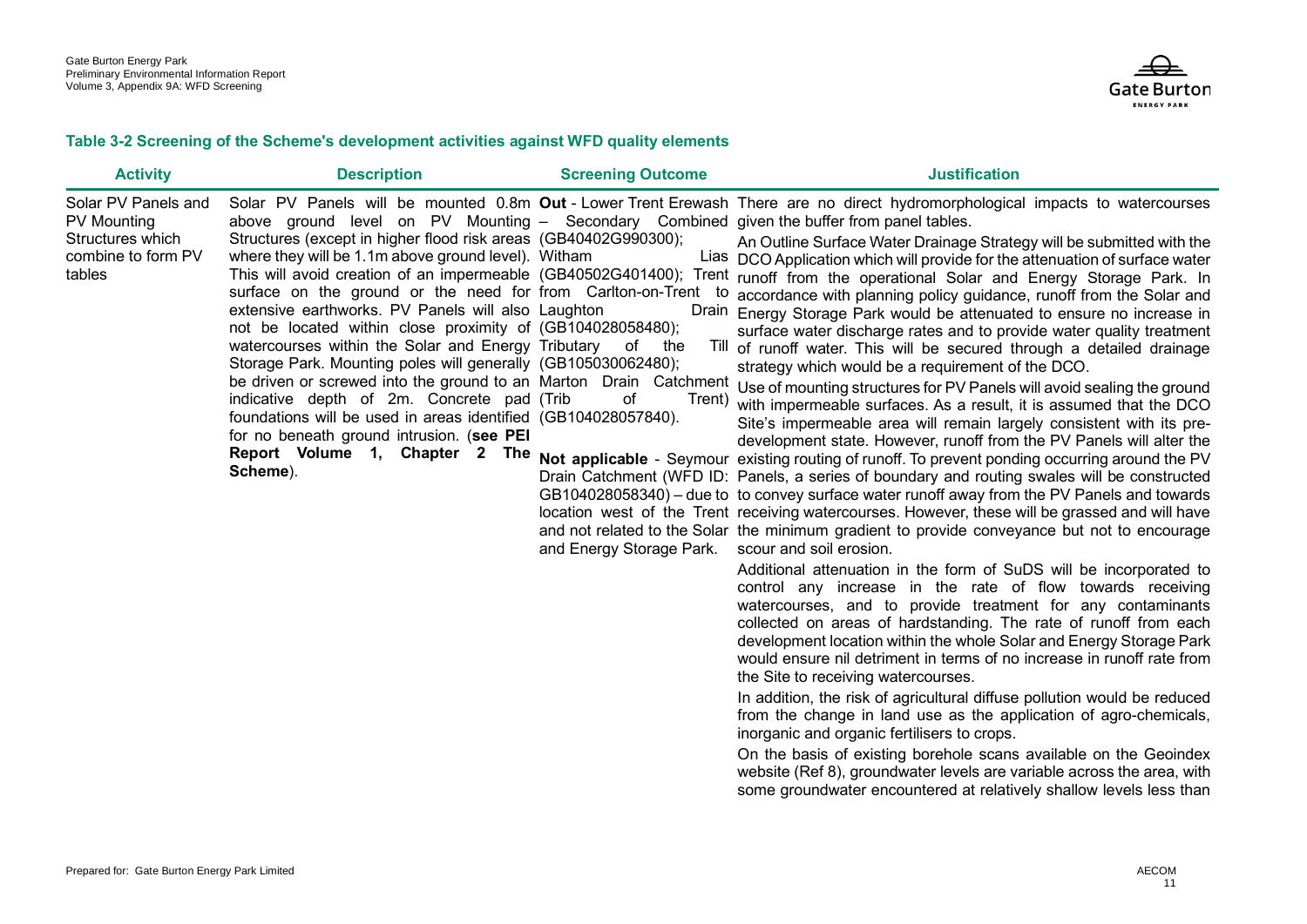

| <b>Activity</b>                                                                                   | <b>Description</b>                                                                                                                                                                                                                                              | <b>Screening Outcome</b>                                                                                                         | <b>Justification</b>                                                                                                                                                                                                                                                                                                                                                                                                                                                                                                                                                                                                                                                                                                                                                                                                                                                                                                                                                                                                                                                                                                                                                                                                                                       |
|---------------------------------------------------------------------------------------------------|-----------------------------------------------------------------------------------------------------------------------------------------------------------------------------------------------------------------------------------------------------------------|----------------------------------------------------------------------------------------------------------------------------------|------------------------------------------------------------------------------------------------------------------------------------------------------------------------------------------------------------------------------------------------------------------------------------------------------------------------------------------------------------------------------------------------------------------------------------------------------------------------------------------------------------------------------------------------------------------------------------------------------------------------------------------------------------------------------------------------------------------------------------------------------------------------------------------------------------------------------------------------------------------------------------------------------------------------------------------------------------------------------------------------------------------------------------------------------------------------------------------------------------------------------------------------------------------------------------------------------------------------------------------------------------|
|                                                                                                   |                                                                                                                                                                                                                                                                 |                                                                                                                                  | 2m below the ground, for instance towards Kexby and Cottam.<br>Alluvium deposits may also carry water at relatively shallow depths,<br>although these are predominantly around watercourses where there<br>will be no construction aside from the crossings for access tracks and<br>cable routes.                                                                                                                                                                                                                                                                                                                                                                                                                                                                                                                                                                                                                                                                                                                                                                                                                                                                                                                                                         |
|                                                                                                   |                                                                                                                                                                                                                                                                 |                                                                                                                                  | As no continuous foundations are in the design and given that<br>groundwater is anticipated to be largely below 2m across the majority<br>of the DCO Site, the shallow, regularly spaced discrete strut PV Panel<br>foundations are considered to have a negligible impact on<br>groundwater flow.                                                                                                                                                                                                                                                                                                                                                                                                                                                                                                                                                                                                                                                                                                                                                                                                                                                                                                                                                         |
|                                                                                                   |                                                                                                                                                                                                                                                                 |                                                                                                                                  | The DCO Site 1km study area is not known to have a significant<br>history of potentially contaminating land uses such as landfill,<br>although there are areas of infilled land and made ground associated<br>with historic quarries and pits. The installation of the module<br>structures to a maximum depth of 2m below ground, are not<br>considered to create a significant risk of mobilising contaminants,                                                                                                                                                                                                                                                                                                                                                                                                                                                                                                                                                                                                                                                                                                                                                                                                                                          |
| <b>Power Conversion</b><br>Station (for<br>transformers,<br>switchgear and<br>metering equipment) | which can be grouped together or distributed (GB40402G990300);<br>throughout the Solar and Energy Storage Witham<br>sometimes be enclosed in a single from Carlton-on-Trent<br>container. Indicative foundations will be at a Laughton<br>depth of around 1.6m. | (GB104028058480);<br>Tributary<br>of<br>the<br>(GB105030062480);<br>of<br>(Trib<br>(GB104028057840).<br>Not applicable - Seymour | The Power Conversion Station will comprise Out - Lower Trent Erewash Infrastructure will not be located within close proximity of a<br>of inverters, transformers, and switchgear, - Secondary Combined watercourse and so there is no mechanism for direct<br>hydromorphological impacts to surface water bodies.<br>Lias An Outline Surface Water Drainage Strategy will be submitted with the<br>Park. The Power Conversion Station can (GB40502G401400); Trent DCO Application which will provide for the attenuation of surface water<br>to runoff from the operational Solar and Energy Storage Park including<br>Drain areas of hardstanding associated with on-site substations. In<br>accordance with planning policy guidance, runoff from the Solar and<br>Till Energy Storage Park would be attenuated to ensure no increase in<br>surface water discharge rates and to provide water quality treatment<br>Marton Drain Catchment of runoff water. This will be secured through a detailed drainage<br>Trent) strategy which would be a requirement of the DCO.<br>Given the above mitigation, there are considered no mechanisms for<br>impacts to surface water bodies.<br>Indicative foundations for the Power Conversion Station a maximum |
|                                                                                                   |                                                                                                                                                                                                                                                                 | Drain Catchment (WFD ID:                                                                                                         | depth of 1.6m, which will likely be above the water table across the<br>GB104028058340) - due to majority of the site, based on groundwater data available on the<br>location west of the Trent Geoindex website (Ref 8). As such, there would be negligible or no                                                                                                                                                                                                                                                                                                                                                                                                                                                                                                                                                                                                                                                                                                                                                                                                                                                                                                                                                                                         |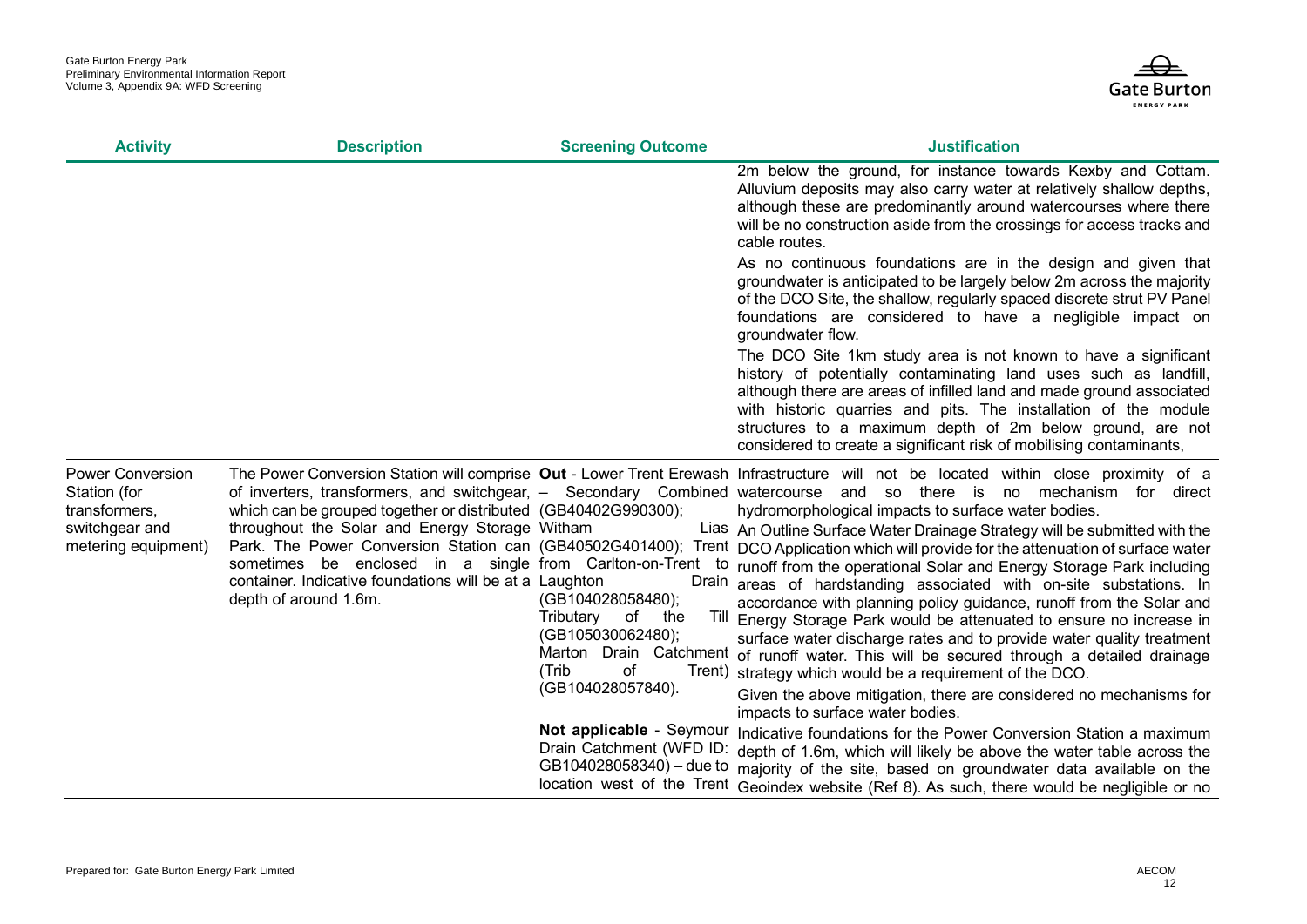

| <b>Activity</b>                                                       | <b>Description</b>                                                                                                                                                                                                                                                                                                                | <b>Screening Outcome</b>                                                                                                                                            | <b>Justification</b>                                                                                                                                                                                                                                                                                                                                                                                                                                                                                                                                                                                                                                                                                                                                                                                                                                                                                                                                                                                                                                                                                                                                                                                                                                                                                                                                                                                                                                                                                                                                                                                                                                                                                                                                                                                                                                                                                                                                                                                                                                                                                                                                                                                                                                                                                                                                                                       |
|-----------------------------------------------------------------------|-----------------------------------------------------------------------------------------------------------------------------------------------------------------------------------------------------------------------------------------------------------------------------------------------------------------------------------|---------------------------------------------------------------------------------------------------------------------------------------------------------------------|--------------------------------------------------------------------------------------------------------------------------------------------------------------------------------------------------------------------------------------------------------------------------------------------------------------------------------------------------------------------------------------------------------------------------------------------------------------------------------------------------------------------------------------------------------------------------------------------------------------------------------------------------------------------------------------------------------------------------------------------------------------------------------------------------------------------------------------------------------------------------------------------------------------------------------------------------------------------------------------------------------------------------------------------------------------------------------------------------------------------------------------------------------------------------------------------------------------------------------------------------------------------------------------------------------------------------------------------------------------------------------------------------------------------------------------------------------------------------------------------------------------------------------------------------------------------------------------------------------------------------------------------------------------------------------------------------------------------------------------------------------------------------------------------------------------------------------------------------------------------------------------------------------------------------------------------------------------------------------------------------------------------------------------------------------------------------------------------------------------------------------------------------------------------------------------------------------------------------------------------------------------------------------------------------------------------------------------------------------------------------------------------|
|                                                                       |                                                                                                                                                                                                                                                                                                                                   | and Energy Storage Park.                                                                                                                                            | and not related to the Solar impact to the groundwater body, particularly given the large scale of<br>the WFD groundwater bodies.                                                                                                                                                                                                                                                                                                                                                                                                                                                                                                                                                                                                                                                                                                                                                                                                                                                                                                                                                                                                                                                                                                                                                                                                                                                                                                                                                                                                                                                                                                                                                                                                                                                                                                                                                                                                                                                                                                                                                                                                                                                                                                                                                                                                                                                          |
| <b>Battery Energy</b><br><b>Storage Systems</b><br>(BESS) Compound(s) | containers, battery inverters, transformers -<br>and switchgear and access tracks. Access (GB40402G990300); Trent impacts to surface water bodies.<br>tracks are considered separately below.<br>The BESS compound has a footprint up to<br>210m x 290m. It will have a concrete base<br>or monolith plinth. Maximum depth of 1m. | Laughton<br>(GB104028058480);<br>Tributary<br>of<br>the<br>(GB105030062480);<br>(Trib<br>of<br>(GB104028057840).<br>GB104028058340);<br>Witham<br>(GB40502G401400). | The compound will include battery storage Out - Lower Trent Erewash Infrastructure will not be located within close proximity of a<br>Secondary Combined watercourse, and so there are no mechanisms for hydromorphological<br>from Carlton-on-Trent to An Outline Surface Water Drainage Strategy will be submitted with the<br>Drain DCO Application which will provide for the attenuation of surface water<br>runoff from areas of hardstanding associated with the BESS<br>Till Compound. In accordance with planning policy guidance, runoff from<br>the Solar and Energy Storage Park would be attenuated to ensure no<br>Marton Drain Catchment increase in surface water discharge rates and to provide water quality<br>Trent) treatment of runoff water. This will be secured through a detailed<br>drainage strategy which would be a requirement of the DCO.<br>Transformers will be installed with suitable bunds to contain any oil<br>Not applicable - Seymour spillage in case of an oil-leakage event. Bunds will be designed to<br>Drain Catchment (WFD ID: contain at least 110% of the volume of the oil to ensure there is some<br>tolerance to prevent breaching of the bund. Under normal conditions<br>Lias any rainwater collected within the bund will be removed by use of<br>special pump, which automatically switches off if it detects the<br>smallest presence of oil in the water. Pumps will be linked to control<br>and monitoring equipment to raise alarms if oil is detected.<br>In the unlikely event of a malfunction to one of the battery arrays, there<br>is a range of integrated controls that will activate depending on the<br>extent and severity of the event. In case the malfunction progresses<br>to a catastrophic fire event and so long as there are no lives under<br>threat, the fire brigade would ensure surrounding elements and<br>structures (intact battery arrays nearby, other electrical equipment,<br>trees etc.) are kept adequately wet and cool to prevent the fire from<br>expanding any further but the battery infrastructure would be allowed<br>to burn within the controlled area. Consultation with the emergency<br>services will be undertaken as part of the applicant's pre-application<br>work. Further details regarding management of firewater will be<br>outlined in the Outline Drainage Strategy. |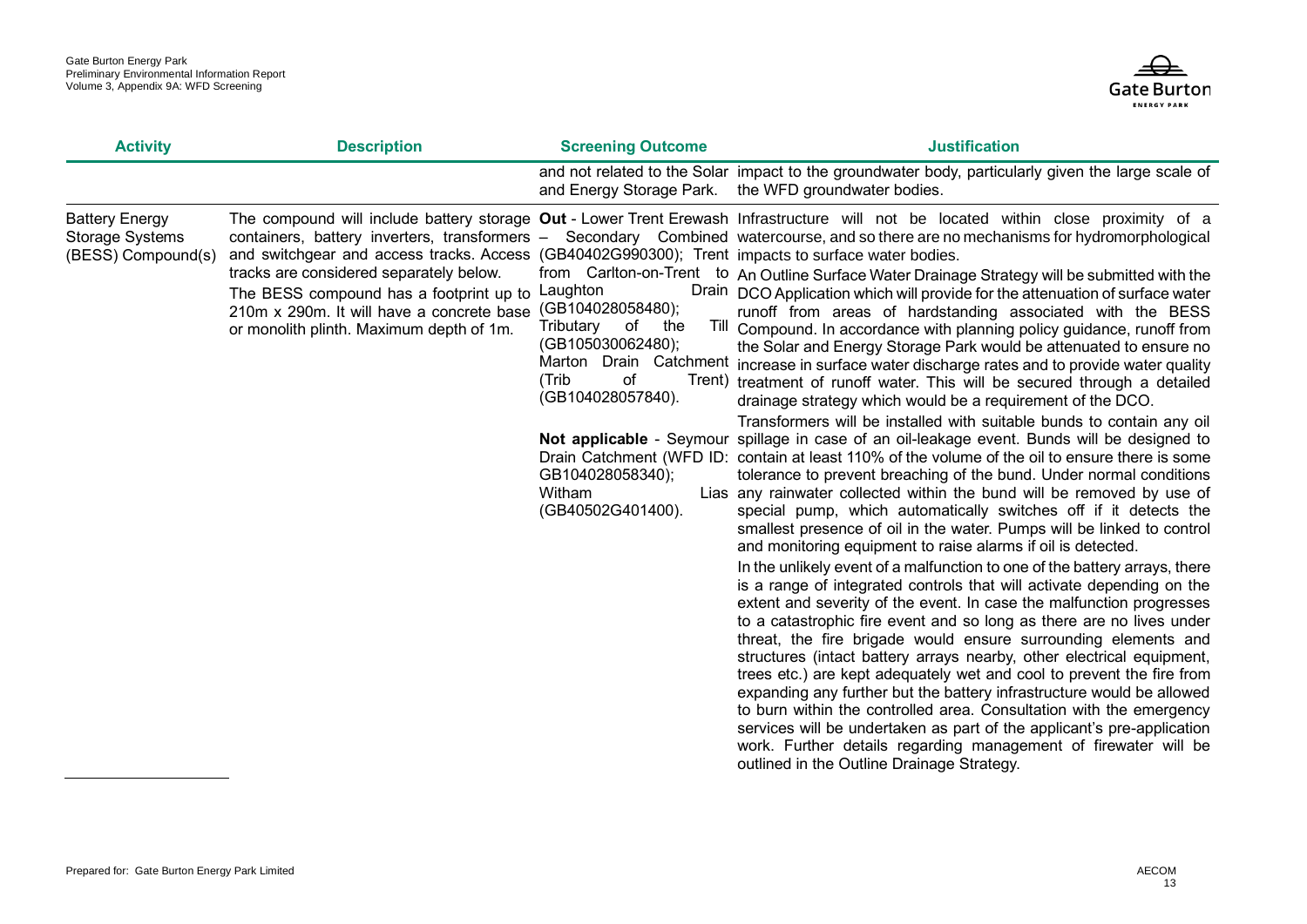

| <b>Activity</b>           | <b>Description</b>                                                                                                                                                                                                                                                                                                                                                                                                                                                                                                                                                                                                                                                                                                                                                                                                                                                                                                                                                                                     | <b>Screening Outcome</b>                       | <b>Justification</b>                                                                                                                                                                                                                                                                                                                                                                                                                                                                                                                                                                                                                                                                                                                                                                                                                                                                                                                                                                                                                                                                              |
|---------------------------|--------------------------------------------------------------------------------------------------------------------------------------------------------------------------------------------------------------------------------------------------------------------------------------------------------------------------------------------------------------------------------------------------------------------------------------------------------------------------------------------------------------------------------------------------------------------------------------------------------------------------------------------------------------------------------------------------------------------------------------------------------------------------------------------------------------------------------------------------------------------------------------------------------------------------------------------------------------------------------------------------------|------------------------------------------------|---------------------------------------------------------------------------------------------------------------------------------------------------------------------------------------------------------------------------------------------------------------------------------------------------------------------------------------------------------------------------------------------------------------------------------------------------------------------------------------------------------------------------------------------------------------------------------------------------------------------------------------------------------------------------------------------------------------------------------------------------------------------------------------------------------------------------------------------------------------------------------------------------------------------------------------------------------------------------------------------------------------------------------------------------------------------------------------------------|
|                           |                                                                                                                                                                                                                                                                                                                                                                                                                                                                                                                                                                                                                                                                                                                                                                                                                                                                                                                                                                                                        |                                                | Given the above mitigation which will be secured through the DCO,<br>there are considered no mechanisms for impacts to surface water<br>bodies.<br>Indicative foundations for the BESS Compound specify that it will have<br>a maximum depth of 1m, which should be above the water table,<br>based on groundwater data available on the Geoindex website (Ref<br>8). As such, there would be negligible or no impact to the groundwater<br>body, particularly given the large scale of the WFD groundwater<br>bodies.                                                                                                                                                                                                                                                                                                                                                                                                                                                                                                                                                                            |
| On-Site Cabling           | battery energy storage system(s) to (GB40402G990300);<br>inverters (typically via 1.5/1.8kV cables), Witham<br>(typically via 0.4/1 kV cables). The from Carlton-on-Trent to bodies.<br>dimension of the trenches will vary Laughton<br>depending on the number of ducts they (GB104028058480);<br>contain but could typically be up to 1.2m in Tributary<br>width and 0.8m to 1.2m in depth.<br>Medium voltage cables (around 33kV) are Marton Drain Catchment<br>then required between the transformers and (Trib)<br>the switchgear and from switchgear to the (GB104028057840).<br>electrical<br>on-site<br>infrastructure.<br>The<br>dimension of the trenches will vary Not applicable - Seymour<br>depending on the number of circuits they Drain Catchment (WFD ID:<br>contain but could be typically up to 1.2m in GB104028058340).<br>width and up to 1.2m in depth. Where<br>possible, the higher voltage cables will share<br>trenches with the lower voltage cables on<br>the same route. | of<br>the<br>(GB105030062480);<br>οf<br>Trent) | Low voltage on-site electrical cabling is Out - Lower Trent Erewash Indicative trench depths for the On-Site cabling specify that it will have<br>required to connect the PV modules and – Secondary Combined a maximum depth of 1.2m, which should be above the water table,<br>based on groundwater data available on the Geoindex website (Ref<br>Lias 8). As such, there would be negligible or no impact to the groundwater<br>and the inverters to the transformers on-site (GB40502G401400); Trent body, particularly given the large scale of the WFD groundwater<br>Drain There are not known to be any watercourse crossings required for on-<br>site cabling, but this will be reviewed at the ES stage to confirm that<br>Till this is the case.<br>Water quality impacts related to construction runoff or spillages that<br>have potential to enter watercourses will be adequately mitigated by<br>the Construction Environmental Management Plan (CEMP), which<br>will be secured under the DCO, and Water Management Plan (WMP)<br>which would be an appendix to the final CEMP. |
| <b>On-Site Substation</b> | switchgear<br>and<br>required to facilitate the export of electricity from Carlton-on-Trent to                                                                                                                                                                                                                                                                                                                                                                                                                                                                                                                                                                                                                                                                                                                                                                                                                                                                                                         |                                                | On-site substation will consist of electrical Out - Lower Trent Erewash Infrastructure will not be located within close proximity of a<br>infrastructure such as the transformers, - Secondary Combined watercourse, and so there are no mechanisms for hydromorphological<br>metering equipment (GB40402G990300); Trent impacts to surface water bodies.                                                                                                                                                                                                                                                                                                                                                                                                                                                                                                                                                                                                                                                                                                                                         |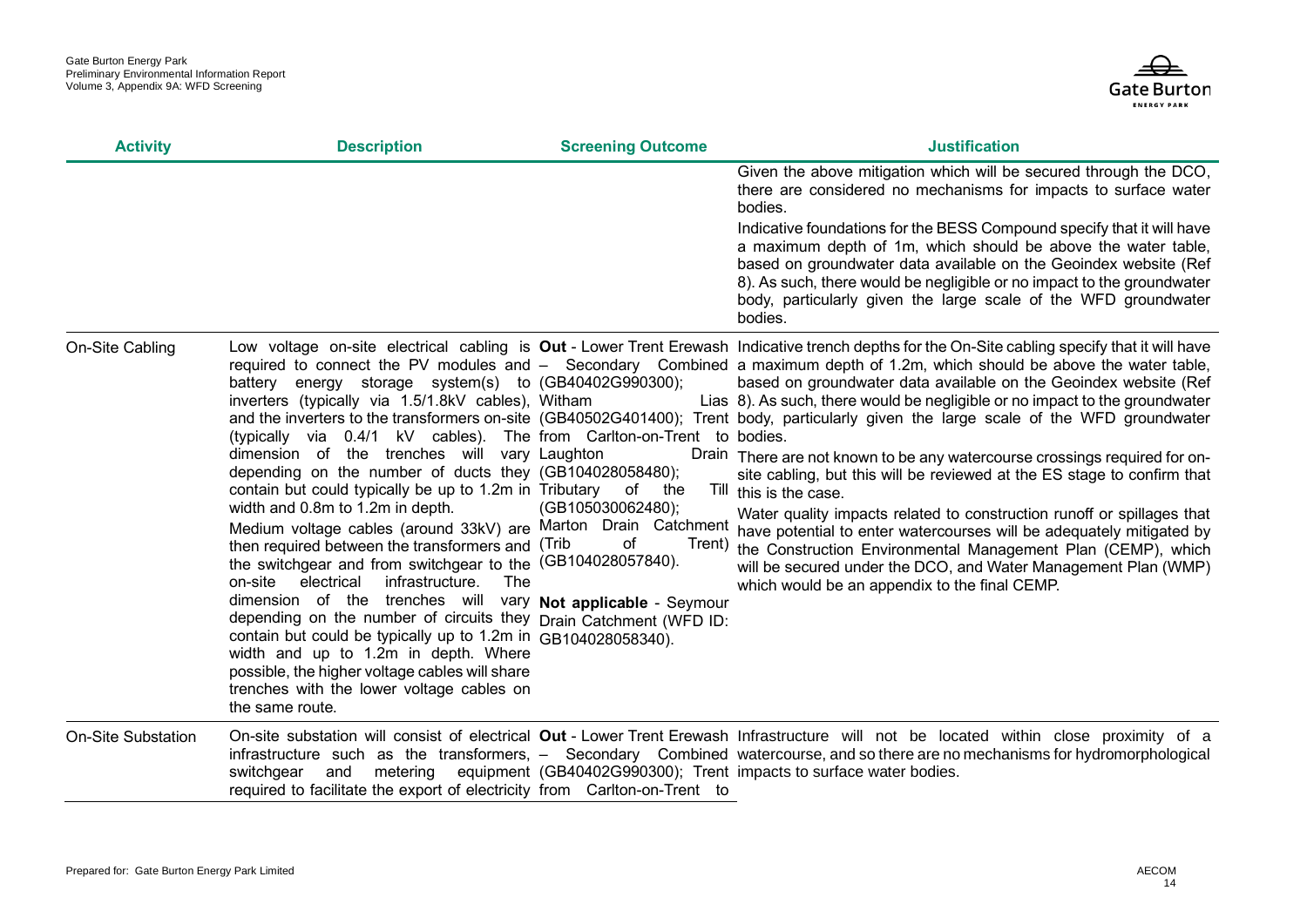

| <b>Activity</b>                                            | <b>Description</b>                                                                                                                                                                                                                                                                                                                                                                                              | <b>Screening Outcome</b>                                                                                              | <b>Justification</b>                                                                                                                                                                                                                                                                                                                                                                                                                                                                                                                                                                                                                                                                                                                                                          |
|------------------------------------------------------------|-----------------------------------------------------------------------------------------------------------------------------------------------------------------------------------------------------------------------------------------------------------------------------------------------------------------------------------------------------------------------------------------------------------------|-----------------------------------------------------------------------------------------------------------------------|-------------------------------------------------------------------------------------------------------------------------------------------------------------------------------------------------------------------------------------------------------------------------------------------------------------------------------------------------------------------------------------------------------------------------------------------------------------------------------------------------------------------------------------------------------------------------------------------------------------------------------------------------------------------------------------------------------------------------------------------------------------------------------|
|                                                            | from the Site to the National Grid. There are Laughton<br>a number of different designs being explored (GB104028058480);<br>but the most likely scenario is a single on- Tributary<br>site substation with a footprint of up to 250m (GB105030062480);<br>depths are not expected to be greater than (Trib<br>those indicated for the Power Conversion (GB104028057840).<br>Station (i.e. maximum 1.6 m depth). | of<br>the<br>of                                                                                                       | Drain An Outline Surface Water Drainage Strategy will be submitted with the<br>DCO Application which will provide for the attenuation of surface water<br>Till runoff from areas of hardstanding associated with the On-Site<br>Substation. In accordance with planning policy guidance, runoff from<br>x 160m in plan. At this stage foundations Marton Drain Catchment the Solar and Energy Storage Park would be attenuated to ensure no<br>Trent) increase in surface water discharge rates and to provide water quality<br>treatment of runoff water. This will be secured through a detailed<br>drainage strategy which would be a requirement of the DCO.                                                                                                              |
|                                                            |                                                                                                                                                                                                                                                                                                                                                                                                                 | Not applicable - Seymour<br>Drain Catchment (WFD ID:<br>GB104028058340);<br>Witham<br>Lias<br>(GB40502G401400).       | Transformers will be installed with suitable bunds to contain any oil<br>spillage in case of an oil-leakage event. Bunds will be designed to<br>contain at least 110% of the volume of the oil to ensure there is some<br>tolerance to prevent breaching of the bund. Under normal conditions<br>any rainwater collected within the bund will be removed by use of<br>special pump, which automatically switches off if it detects the<br>smallest presence of oil in the water. Pumps will be linked to control<br>and monitoring equipment to raise alarms if oil is detected.<br>Given the above mitigation, there are considered no mechanisms for<br>impacts to surface water bodies.                                                                                    |
|                                                            |                                                                                                                                                                                                                                                                                                                                                                                                                 |                                                                                                                       | It is anticipated that foundations for the On-Site Substation will not<br>exceed 1.6m, which should be above the water table, based on<br>groundwater data available on the Geoindex website (Ref 8). As such,<br>there would be negligible or no impact to the groundwater body,<br>particularly given the large scale of the WFD groundwater bodies.<br>However, as foundation depths have not been finalised, this will be<br>reviewed at the ES stage.                                                                                                                                                                                                                                                                                                                    |
| New buildings –<br>Control building and<br>office building | footprint and 6m in height, adjacent to the (GB40402G990300);<br><b>BESS Compound.</b><br>office/warehouse<br>building<br>The<br>has<br>maximum parameters of 36m by 15m and<br>7.2m in height.<br>For the purposes of the screening the<br>foundations are assumed to be similar to the                                                                                                                        | Witham<br>from Carlton-on-Trent<br>to<br>Laughton<br>(GB104028058480);<br>of<br>Tributary<br>the<br>(GB105030062480); | Electrical compound control building has Out - Lower Trent Erewash Infrastructure will not be located within close proximity of a<br>maximum parameters of 20m by 20m - Secondary Combined watercourse, and so there are no mechanisms for hydromorphological<br>impacts to surface water bodies.<br>Lias An Outline Surface Water Drainage Strategy will be submitted with<br>(GB40502G401400); Trent the DCO Application which will provide for the attenuation of surface<br>water runoff from areas of hardstanding associated with new<br>Drain buildings. In accordance with planning policy guidance, runoff from<br>the Solar and Energy Storage Park would be attenuated to ensure no<br>Till increase in surface water discharge rates and to provide water quality |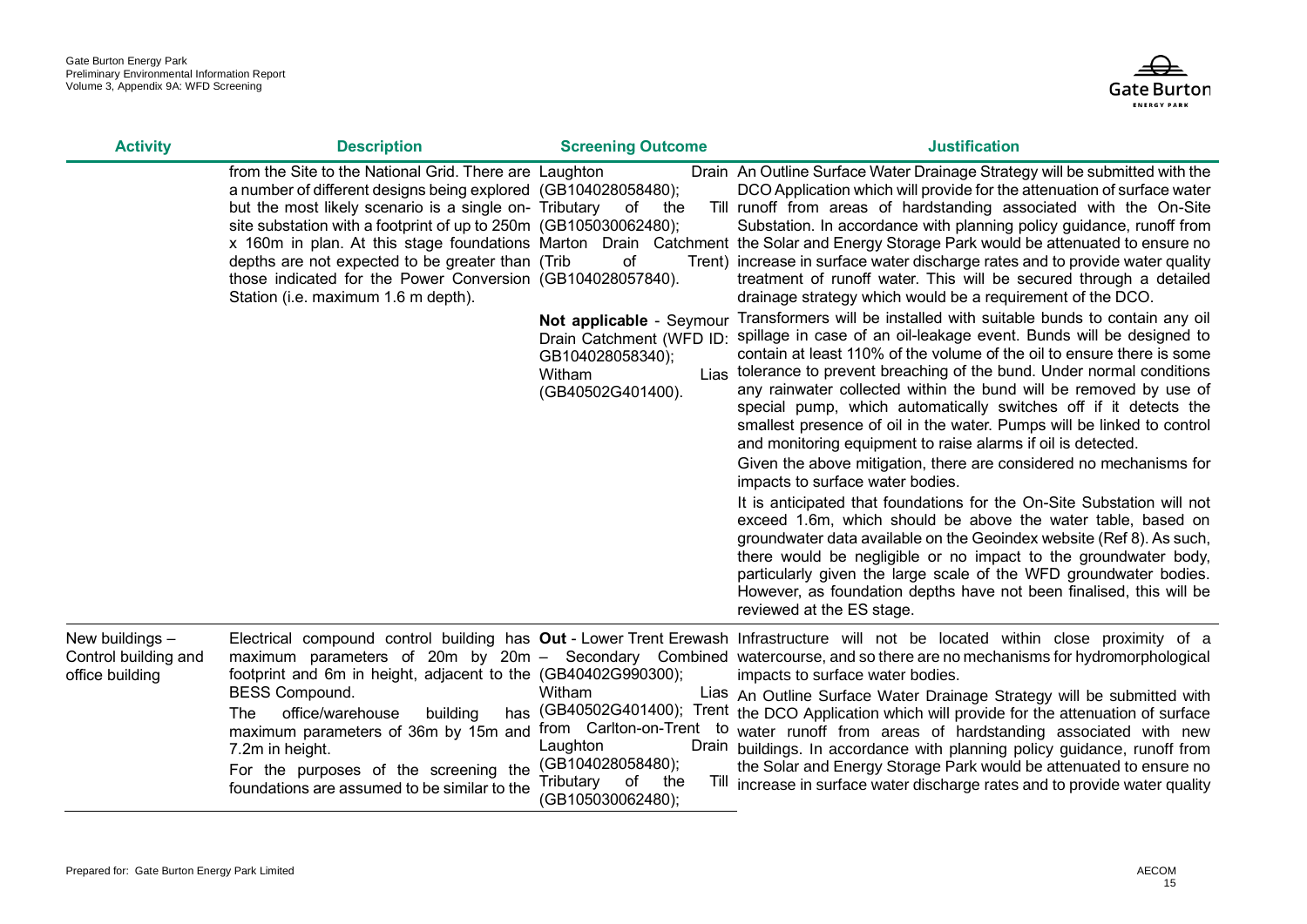

| <b>Activity</b> | <b>Description</b>                                                                                                                                                                                                                                                                                                                                                                                                                                                                                                                                                                                                                                                                                                                                                                                                                                                                                                                                                                                                                       | <b>Screening Outcome</b>                                                                                                                                                     | <b>Justification</b>                                                                                                                                                                                                                                                                                                                                                                                                                                                                                                                                                                                                                                                                                                                                                              |
|-----------------|------------------------------------------------------------------------------------------------------------------------------------------------------------------------------------------------------------------------------------------------------------------------------------------------------------------------------------------------------------------------------------------------------------------------------------------------------------------------------------------------------------------------------------------------------------------------------------------------------------------------------------------------------------------------------------------------------------------------------------------------------------------------------------------------------------------------------------------------------------------------------------------------------------------------------------------------------------------------------------------------------------------------------------------|------------------------------------------------------------------------------------------------------------------------------------------------------------------------------|-----------------------------------------------------------------------------------------------------------------------------------------------------------------------------------------------------------------------------------------------------------------------------------------------------------------------------------------------------------------------------------------------------------------------------------------------------------------------------------------------------------------------------------------------------------------------------------------------------------------------------------------------------------------------------------------------------------------------------------------------------------------------------------|
|                 | BESS Compound and Power Conversion Marton<br>Station, with a maximum depth of 1.6m. This (Trib)<br>will be confirmed at the full ES stage.                                                                                                                                                                                                                                                                                                                                                                                                                                                                                                                                                                                                                                                                                                                                                                                                                                                                                               | of<br>(GB104028057840).<br>GB104028058340).                                                                                                                                  | Drain Catchment treatment of runoff water. This will be secured through a detailed<br>Trent) drainage strategy which would be a requirement of the DCO.<br>Given the above mitigation, there are considered no mechanisms for<br>impacts to surface water bodies.<br>Not applicable - Seymour It is anticipated that foundations for the On-Site Substation will not<br>Drain Catchment (WFD ID: exceed 1.6m, which should be above the water table, based on<br>groundwater data available on the Geoindex website (Ref 8). As such,<br>there would be negligible or no impact to the groundwater body,<br>particularly given the large scale of the WFD groundwater bodies.<br>However, as foundation depths have not been finalised, this will be<br>reviewed at the ES stage. |
| Foul Drainage   | expected that the low volumes of foul (GB40402G990300);<br>drainage generated (related to four Witham<br>operational staff) will be self-contained in (GB40502G401400); Trent Scheme is proposed.<br>independent non-mains domestic storage from Carlton-on-Trent to<br>and / or a treatment system. These would be Laughton<br>regularly emptied under contract with a (GB104028058480);<br>registered recycling and waste management Tributary<br>contractor.<br>Should a connection to a foul sewer be<br>required as an alternative option, Anglian (Trib<br>Water would be consulted at the appropriate<br>time.<br>A third option may involve a direct discharge<br>of treated effluent to a watercourse, but this<br>would require a much more detailed<br>assessment and a permit from the<br>Environment Agency. At this point in time, it<br>is considered that this option is not viable,<br>and it is not considered any further. Should<br>it be required in the future it would be<br>considered by the Environment Agency | Drain<br>Till<br>of<br>the<br>(GB105030062480);<br>Marton Drain Catchment<br>of<br>Trent)<br>(GB104028057840);<br>Seymour Drain Catchment<br>(WFD<br>ID:<br>GB104028058340). | At this point in time it is not confirmed how Out - Lower Trent Erewash As there would be no discharge of foul water to a waterbody, and only<br>any wastewater will be managed but it is - Secondary Combined small volumes would either be discharged to a foul sewer indirectly<br>via a suitable waste management contractor, or directly with Anglian<br>Lias Water consent, no further WFD assessment of foul waste from the                                                                                                                                                                                                                                                                                                                                                |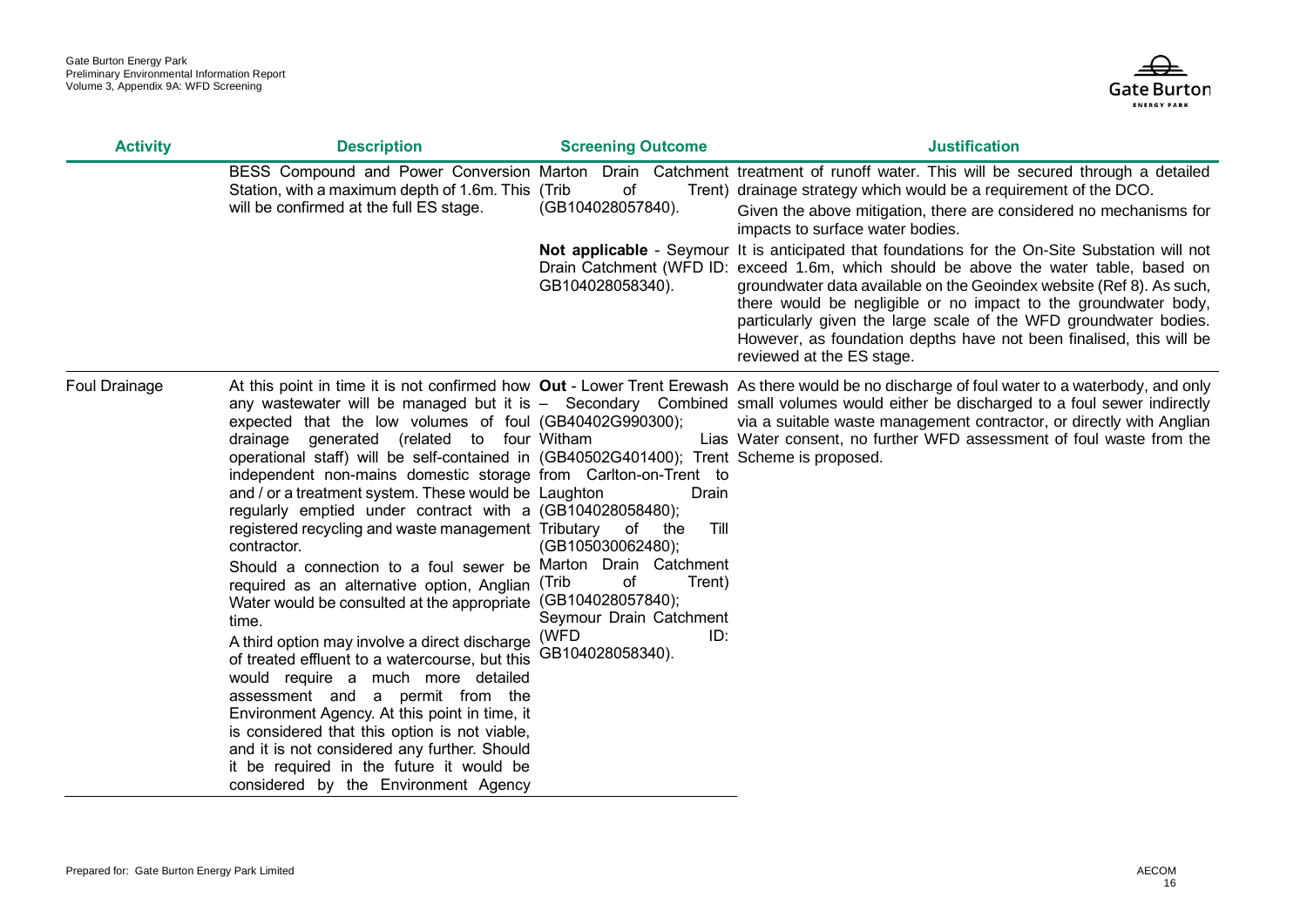

| <b>Activity</b>      | <b>Description</b>                                                                                                                                                                                                                                                                                                                                                                                                                                                                                                                                                                                                                                                                                                                                                                                                                                                                                                                                                                                                                                                                                                                                                                                                     | <b>Screening Outcome</b>                          | <b>Justification</b>                                                                                                                                                                                                                                                                                                                                                                                                                                                                                                                                                                                                                                                                                                                                                                                                                                                                                                                                                                                                                                                                                                                                                                                                                                                                                                                                                                                                                                                                                                                                                                                                                                                                                                                                                         |
|----------------------|------------------------------------------------------------------------------------------------------------------------------------------------------------------------------------------------------------------------------------------------------------------------------------------------------------------------------------------------------------------------------------------------------------------------------------------------------------------------------------------------------------------------------------------------------------------------------------------------------------------------------------------------------------------------------------------------------------------------------------------------------------------------------------------------------------------------------------------------------------------------------------------------------------------------------------------------------------------------------------------------------------------------------------------------------------------------------------------------------------------------------------------------------------------------------------------------------------------------|---------------------------------------------------|------------------------------------------------------------------------------------------------------------------------------------------------------------------------------------------------------------------------------------------------------------------------------------------------------------------------------------------------------------------------------------------------------------------------------------------------------------------------------------------------------------------------------------------------------------------------------------------------------------------------------------------------------------------------------------------------------------------------------------------------------------------------------------------------------------------------------------------------------------------------------------------------------------------------------------------------------------------------------------------------------------------------------------------------------------------------------------------------------------------------------------------------------------------------------------------------------------------------------------------------------------------------------------------------------------------------------------------------------------------------------------------------------------------------------------------------------------------------------------------------------------------------------------------------------------------------------------------------------------------------------------------------------------------------------------------------------------------------------------------------------------------------------|
|                      | under the water discharge activity regime in<br>with<br>Environmental<br>accordance<br>the<br>Permitting (England and Wales) Regulations<br>2016 which ensures the effects of any such<br>discharge would be appropriately regulated.                                                                                                                                                                                                                                                                                                                                                                                                                                                                                                                                                                                                                                                                                                                                                                                                                                                                                                                                                                                  |                                                   |                                                                                                                                                                                                                                                                                                                                                                                                                                                                                                                                                                                                                                                                                                                                                                                                                                                                                                                                                                                                                                                                                                                                                                                                                                                                                                                                                                                                                                                                                                                                                                                                                                                                                                                                                                              |
| <b>Access Tracks</b> | typically be 3.5m to 6m wide compacted (GB40402G990300);<br>stone tracks with 1:2 gradient slopes on Witham<br>been designed to avoid drainage ditch and from Carlton-on-Trent<br>watercourse crossings wherever possible. Laughton<br>As a design principle, culverts will be (GB104028058480);<br>avoided wherever possible. Where a Tributary<br>drainage ditch crossing is required, an open (GB105030062480);<br>set back from the top of the bank (Trib<br>surrounding the watercourse. Open span (GB104028057840).<br>bridges will use non-intrusive<br>pad<br>foundations.<br>The expected locations of these crossings Drain Catchment (WFD ID:<br>(13 identified at this stage) are shown in PEI GB104028058340).<br>Report Volume 2, Figure 9-1 and are found<br>at NGRs SK 85469 84096, SK 84954 83943<br>(existing farm crossing), SK 85133 83137<br>(existing farm crossing), SK 85524 82977<br>(existing farm crossing), SK 86064 83350,<br>SK 84059 85163 (existing crossing), SK<br>84980 82590, SK 85274 82877, SK 86331<br>83492, SK 86526 83464, SK 86856 83350,<br>SK 86994 83337, and SK 86654 83227.<br>will be reviewed and updated<br>Locations<br>within the ES, with further details on the | to<br>of<br>the<br>of<br>Not applicable - Seymour | Access tracks will be constructed across the Out - Lower Trent Erewash No WFD designated watercourses are directly impacted but works<br>Solar and Energy Storage Park which will - Secondary Combined would be to existing agricultural ditches which may have some<br>connectivity to these watercourses.<br>Lias The affected agricultural ditches are ephemeral/intermittently flowing<br>either side. The internal road layout has (GB40502G401400); Trent and when visited on site in September 2021 they were generally dry<br>or had ponded standing water that was not flowing at the crossing<br>Drain locations. Nevertheless, when flowing the potential for adverse water<br>quality impacts exists from runoff containing fine sediments and<br>Till chemical spillages relating to use of plant adjacent to the<br>watercourses, and structural works to install crossings in the riparian<br>span bridge will be used with the abutments Marton Drain Catchment margins and over the watercourses. Given the limited potential for<br>Trent) conveyance in these generally dry watercourses, any impact would<br>be expected to remain very localised. In addition, where possible<br>works would be timed to coincide with drier periods. In addition, best<br>practice measures as outlined in the CEMP and WMP would minimise<br>any adverse water quality impacts to these ditches. At the WFD<br>waterbody scale, there is not considered any potential for non-<br>compliance with WFD objectives based on the installation of open<br>span crossings.<br>There is no anticipated mechanism for impacts to the groundwater<br>body, as no significant changes in runoff patterns compared to existing<br>are expected from the internal access tracks. |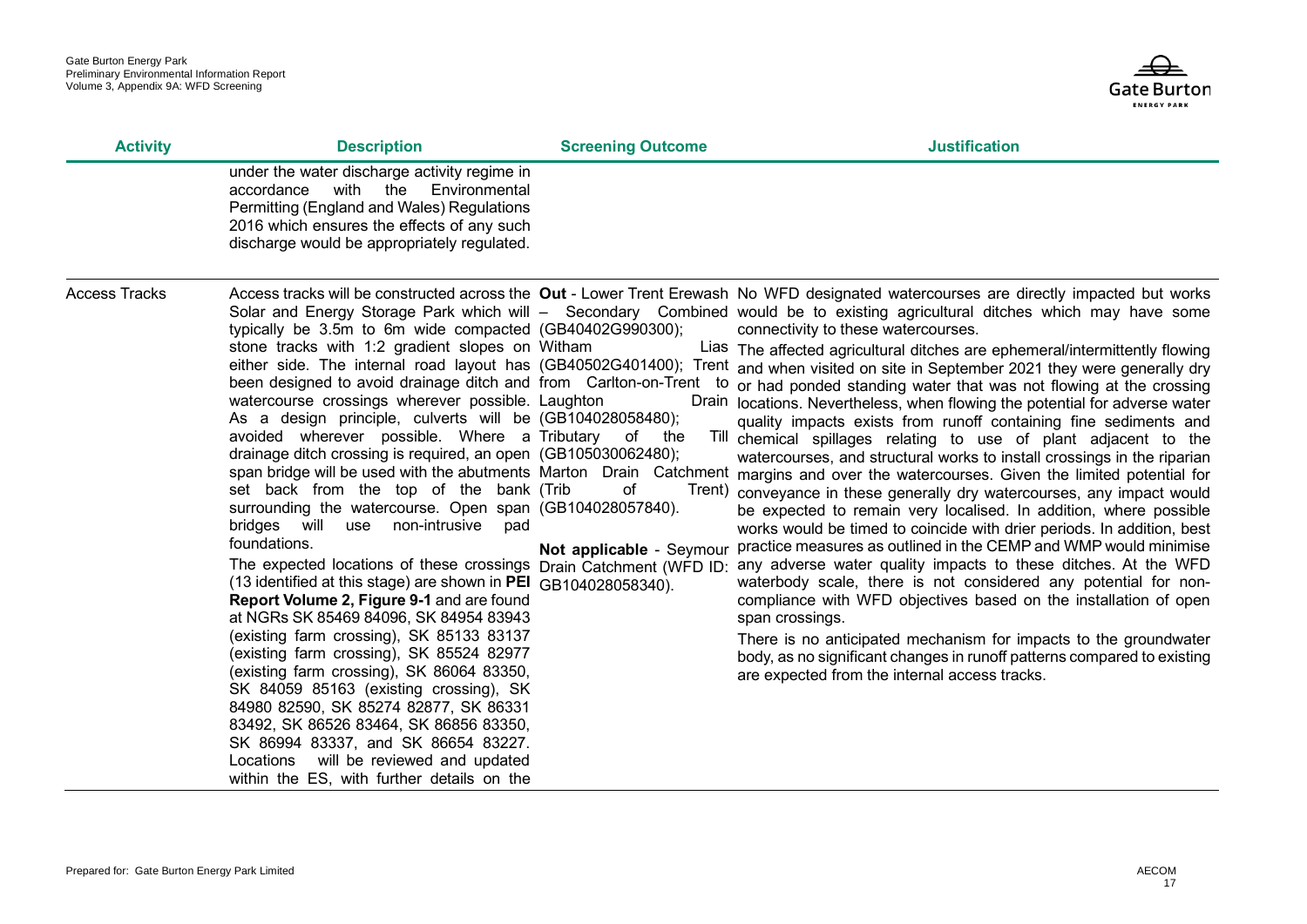

| <b>Activity</b>                  | <b>Description</b>                                                                                                                                                                                                                                                                                                                                                                                                                                                                                                                                                                                                                                                                                                                                                                                                                                                                                                                                                                                        | <b>Screening Outcome</b>                                                         | <b>Justification</b>                                                                                                                                                                                                                                                                                                                                                                                                                                                                                                                                                                                                                                                                                                                                    |
|----------------------------------|-----------------------------------------------------------------------------------------------------------------------------------------------------------------------------------------------------------------------------------------------------------------------------------------------------------------------------------------------------------------------------------------------------------------------------------------------------------------------------------------------------------------------------------------------------------------------------------------------------------------------------------------------------------------------------------------------------------------------------------------------------------------------------------------------------------------------------------------------------------------------------------------------------------------------------------------------------------------------------------------------------------|----------------------------------------------------------------------------------|---------------------------------------------------------------------------------------------------------------------------------------------------------------------------------------------------------------------------------------------------------------------------------------------------------------------------------------------------------------------------------------------------------------------------------------------------------------------------------------------------------------------------------------------------------------------------------------------------------------------------------------------------------------------------------------------------------------------------------------------------------|
|                                  | crossing design provided as the design<br>evolves.<br>The intention is to use open span crossings<br>and not introduce any new culverts for<br>temporary or permanent access routes.<br>Tracks should be permeable, and localised<br>SuDS, such as swales and infiltration<br>trenches, should be used to control runoff.<br>Should there be any need for culverts<br>identified that is unavoidable, then<br>equivalent watercourse improvement would<br>be provided (i.e. on a length for length basis)<br>although no culverting is expected to be<br>required at this stage.                                                                                                                                                                                                                                                                                                                                                                                                                          |                                                                                  |                                                                                                                                                                                                                                                                                                                                                                                                                                                                                                                                                                                                                                                                                                                                                         |
| Surface Water<br><b>Outfalls</b> | expected that the Scheme will require new (GB104028058480);<br>surface water outfalls to watercourses for Tributary of the<br>drainage purposes. This will require review (GB105030062480);<br>at the ES stage.<br>It is proposed that the location, position and (Trib<br>orientation of any new drainage outfalls (GB104028057840).<br>carefully determined and informed by a - Secondary Combined surface water outfalls.<br>hydromorphological survey to minimise any (GB40402G990300);<br>adverse local impacts on river processes. Witham<br>Appropriate micro-siting of the outfall will (GB40502G401400).<br>minimise loss of bank habitat, the need for<br>bed scour or hard bank protection, and<br>localised flow disturbance or disruption to<br>sediment transport processes. It will also GB104028058340).<br>avoid the creation of 'dead' spaces with<br>sedimentation and vegetation blockage<br>risks and to that effect it is not proposed that<br>outfalls are recessed into the bank. | Trent) in.<br>of<br>Lias<br>Not applicable - Seymour<br>Drain Catchment (WFD ID: | The Outline Drainage Strategy for the In - Trent from Carlton-on- Surface water outfalls can impact the hydromorphological quality and<br>Scheme is still under development. It is Trent to Laughton Drain water quality of the surface water bodies. This could affect upstream<br>tributaries within WFD surface waterbody catchments, and the<br>Till Tributary of the Till also has the potential to be directly affected. While<br>hydromorphologically sensitive design is intended, this will need to be<br>Marton Drain Catchment reviewed when further Scheme detail is available, and so is screened<br>required by the drainage strategy will be Out - Lower Trent Erewash No anticipated mechanism for impacts to the groundwater body from |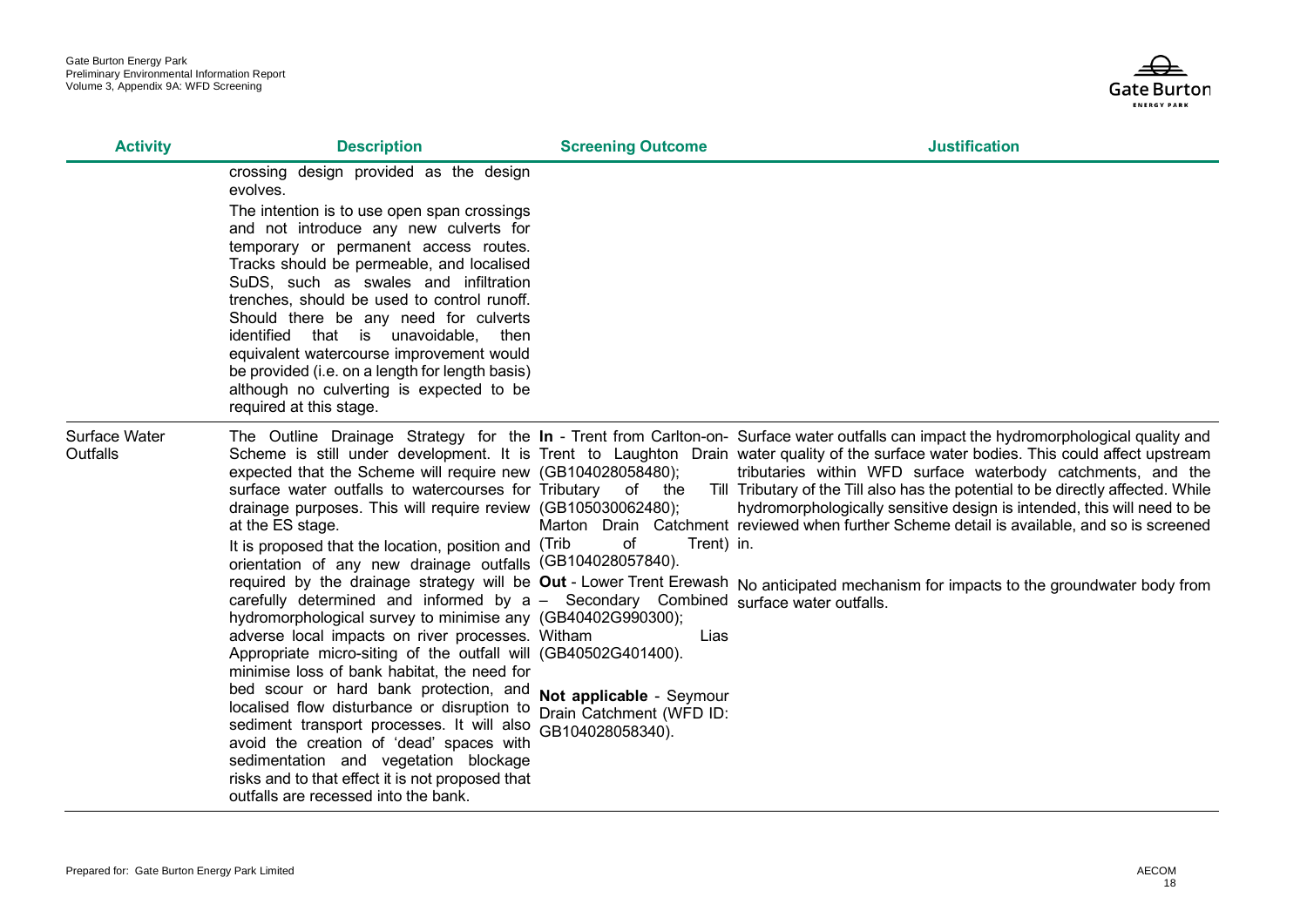

| <b>Activity</b>                                                                        | <b>Description</b>                                                                                                                                                                                                                                                                                                                                                                                                                                                                                                                                                                                                                                                                                                                                                                                                                                                                                                                                                                                                                                                                                                                                                                                              | <b>Screening Outcome</b>               | <b>Justification</b>                                                                                                                                                                                                                                                                                                                                                                                                                                                                                                                                                                                                                                                                                                                                                                                                                                                                                                                                                                                                                                                                                                                                                                                                                                                                                                                                                                                                                                                                                                                                                                                                                                                                                                                                                                                                                                                                                                                                                                                                                                                                                                                                                                                                                                                                                                                                                                                                                                                                                                                                                                                                                                                                                                                                                                      |
|----------------------------------------------------------------------------------------|-----------------------------------------------------------------------------------------------------------------------------------------------------------------------------------------------------------------------------------------------------------------------------------------------------------------------------------------------------------------------------------------------------------------------------------------------------------------------------------------------------------------------------------------------------------------------------------------------------------------------------------------------------------------------------------------------------------------------------------------------------------------------------------------------------------------------------------------------------------------------------------------------------------------------------------------------------------------------------------------------------------------------------------------------------------------------------------------------------------------------------------------------------------------------------------------------------------------|----------------------------------------|-------------------------------------------------------------------------------------------------------------------------------------------------------------------------------------------------------------------------------------------------------------------------------------------------------------------------------------------------------------------------------------------------------------------------------------------------------------------------------------------------------------------------------------------------------------------------------------------------------------------------------------------------------------------------------------------------------------------------------------------------------------------------------------------------------------------------------------------------------------------------------------------------------------------------------------------------------------------------------------------------------------------------------------------------------------------------------------------------------------------------------------------------------------------------------------------------------------------------------------------------------------------------------------------------------------------------------------------------------------------------------------------------------------------------------------------------------------------------------------------------------------------------------------------------------------------------------------------------------------------------------------------------------------------------------------------------------------------------------------------------------------------------------------------------------------------------------------------------------------------------------------------------------------------------------------------------------------------------------------------------------------------------------------------------------------------------------------------------------------------------------------------------------------------------------------------------------------------------------------------------------------------------------------------------------------------------------------------------------------------------------------------------------------------------------------------------------------------------------------------------------------------------------------------------------------------------------------------------------------------------------------------------------------------------------------------------------------------------------------------------------------------------------------------|
| <b>Grid Connection</b><br>Route - the below<br>ground Grid<br><b>Connection Cables</b> | comprises an area within which the high Secondary<br>voltage cables will be laid within the DCO (GB40402G990300);<br>Storage Park to Cottam Substation. The (Trib<br>installed at regular intervals to facilitate the Laughton<br>installation and jointing of cables.<br>Route watercourse crossings aside from the (WFD<br>River Trent are assumed to use intrusive GB104028058340.<br>using open-cut techniques. In total, there are<br>expected to be in the order of ten Not applicable - Tributary<br>watercourse crossings other than the Trent. $of$<br>Three of these are WFD designated, namely (GB105030062480);<br>Marton Drain (approximate NGR of crossing Witham<br>SK 8399 8105) and Seymour Drain (GB40502G401400).<br>(approximate NGR SK 8199 8049), which is<br>crossed twice. The remaining seven would<br>be crossings of unnamed ditches. The Grid<br>Connection Route for PEI Report purposes<br>is necessarily wide to allow further option<br>analysis and it is expected it will be<br>constrained at the ES stage, when a more<br>definite route for the Grid Connection Route<br>will be defined, and at which point the<br>number of required crossings will be re-<br>appraised. | of<br>(GB104028058480);<br>Till<br>the | The proposed Grid Connection Route In - Lower Trent Erewash – There is potential for direct hydromorphological impacts to the<br>Combined channel and riparian zone where intrusive open cut installation<br>methods are proposed. This may directly impact Marton Drain and<br>Site, connecting the Solar and Energy Marton Drain Catchment Seymour Drain WFD waterbodies, and ditches which are tributaries<br>Trent) of the River Trent. The River Trent itself will be crossed by horizontal<br>cables will be buried underground along with (GB104028057840); Trent directional drilling (HDD), or similar non-intrusive technique, but would<br>Jointing Pits, which are buried structures from Carlton-on-Trent to not be directly impacted with launch and receive pits at least 10m from<br>Drain the channel margins.<br>There is potential for indirect impacts to all watercourses to be<br>At the time of writing, the Grid Connection Seymour Drain Catchment crossed from uncontrolled release of construction site runoff that may<br>ID: include high levels of fine sediment, oils and drilling muds (water<br>based) if this runoff is not carefully managed. There are potential<br>impacts from groundwater ingress to excavations (e.g. launch,<br>receiving and jointing pits) and the risk of 'break out' of drilling muds<br>into watercourses associated with HDD.<br>Mitigation for the intrusive crossings is proposed to include a pre-<br>Lias works morphology survey of the channel of each watercourse to be<br>crossed prior to construction. This is to ensure that there is a formal<br>record of the condition of each watercourse prior to commencement<br>of works. The survey is a precautionary measure so that should there<br>be any unforeseen adverse impacts there is a record against which<br>any remedial action can be determined. Water flow would be<br>maintained by damming and over pumping during cable installation.<br>Works should be carried out in the drier months where possible as this<br>would reduce the risk of pollution propagating downstream,<br>particularly in the case of ephemeral watercourses. Once the<br>watercourses are reinstated, silt fences, geotextile matting or straw<br>bales should be used initially to capture mobilised sediments until the<br>watercourse has returned to a settled state. it will be a requirement<br>that the watercourses are reinstated as found and water quality<br>monitoring will be undertaken prior to, during, and following on from<br>the construction activity. Regular observations of the watercourses<br>will also be required post-works during vegetation re-establishment of<br>the banks, especially following wet weather, to ensure that no adverse |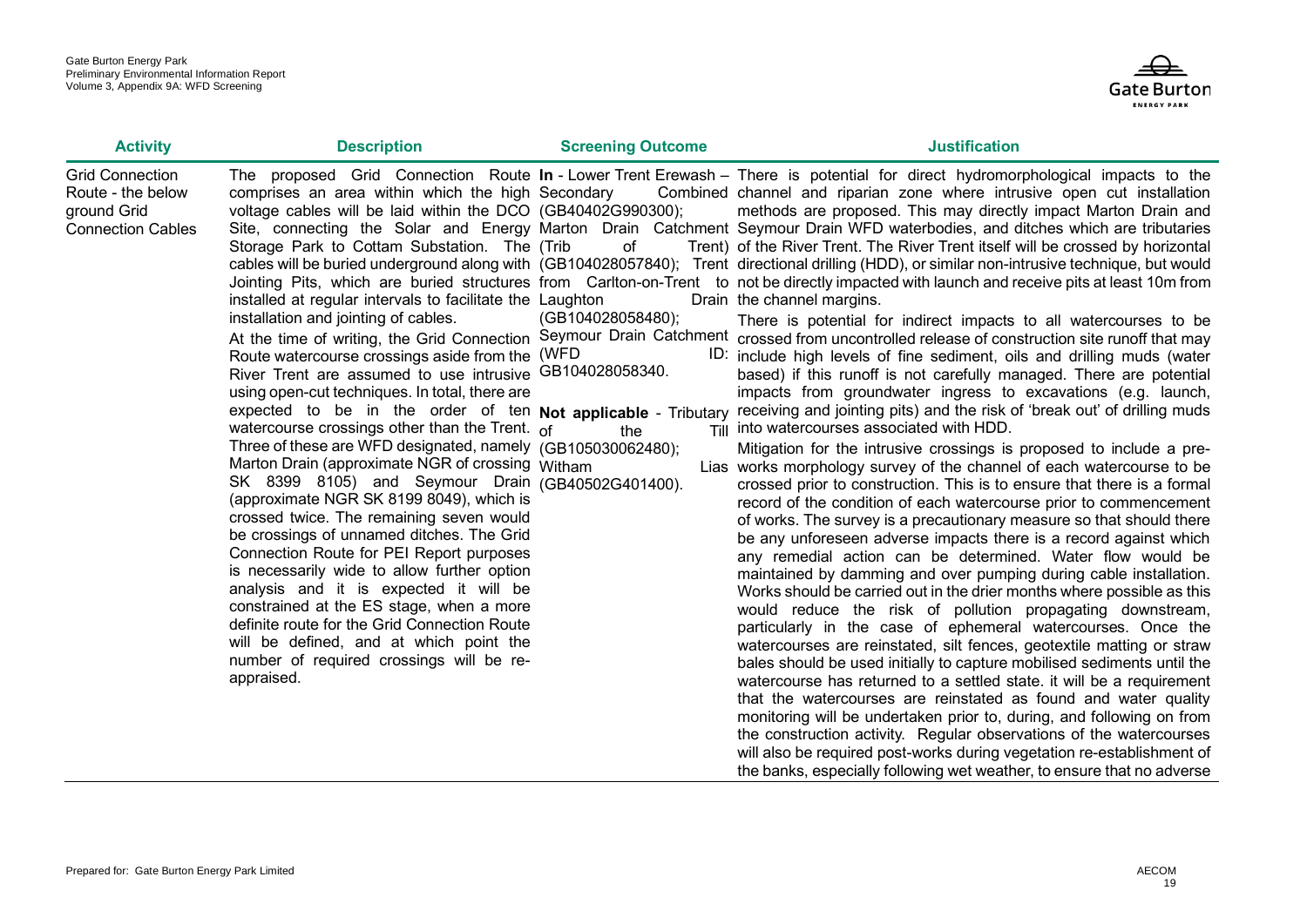

| <b>Activity</b>                                                        | <b>Description</b>                                                                                        | <b>Screening Outcome</b>                                                                                                                                                                                                                                                           | <b>Justification</b>                                                                                                                                                                                                                                                                                                                                                                                                                                                                                                                                                                                                                                                                                                                                                                                                                                                                                                                                |
|------------------------------------------------------------------------|-----------------------------------------------------------------------------------------------------------|------------------------------------------------------------------------------------------------------------------------------------------------------------------------------------------------------------------------------------------------------------------------------------|-----------------------------------------------------------------------------------------------------------------------------------------------------------------------------------------------------------------------------------------------------------------------------------------------------------------------------------------------------------------------------------------------------------------------------------------------------------------------------------------------------------------------------------------------------------------------------------------------------------------------------------------------------------------------------------------------------------------------------------------------------------------------------------------------------------------------------------------------------------------------------------------------------------------------------------------------------|
|                                                                        |                                                                                                           |                                                                                                                                                                                                                                                                                    | impacts have occurred. These requirements will be described in the<br>WMP.                                                                                                                                                                                                                                                                                                                                                                                                                                                                                                                                                                                                                                                                                                                                                                                                                                                                          |
|                                                                        |                                                                                                           |                                                                                                                                                                                                                                                                                    | As the exact crossing locations are still to be finalised and details of<br>the construction methodology still to be confirmed, this activity is<br>screened in for further consideration in terms of the WFD compliance.                                                                                                                                                                                                                                                                                                                                                                                                                                                                                                                                                                                                                                                                                                                           |
| <b>Grid Connection</b><br>Route - Cottam<br>Substation<br>Modification | includes upgrade and modification works to (GB40402G990300);<br>out within the existing operational site. | (WFD<br>GB104028058340.<br>Not applicable - Tributary<br>Till<br>the<br>of<br>(GB105030062480);<br>Witham<br>(GB40502G401400);<br>Marton Drain Catchment<br>(Trib<br>of<br>Trent)<br>(GB104028057840); Trent<br>from Carlton-on-Trent to<br>Drain<br>Laughton<br>(GB104028058480). | The Cottam Substation Site is located to the Out - Lower Trent Erewash The proposed modifications are within the existing operational site<br>south west of the DCO site. The Scheme – Secondary Combined and so will not interact with any surface waterbodies. As such, there<br>is no mechanism for hydromorphological impact to surface<br>the Cottam Substation which will be carried Seymour Drain Catchment waterbodies. Any works that may generate runoff or spillages during<br>ID: construction of the modifications are anticipated to be adequately<br>addressed through measures to be outlined in the CEMP and WMP<br>in order to avoid adverse impacts on water quality to watercourses<br>receiving drainage from the site (assumed to be Seymour Drain<br>Catchment).<br>No infrastructure is anticipated to be below the water table, and so<br>Lias there is expected to be negligible or no impact to the groundwater<br>body. |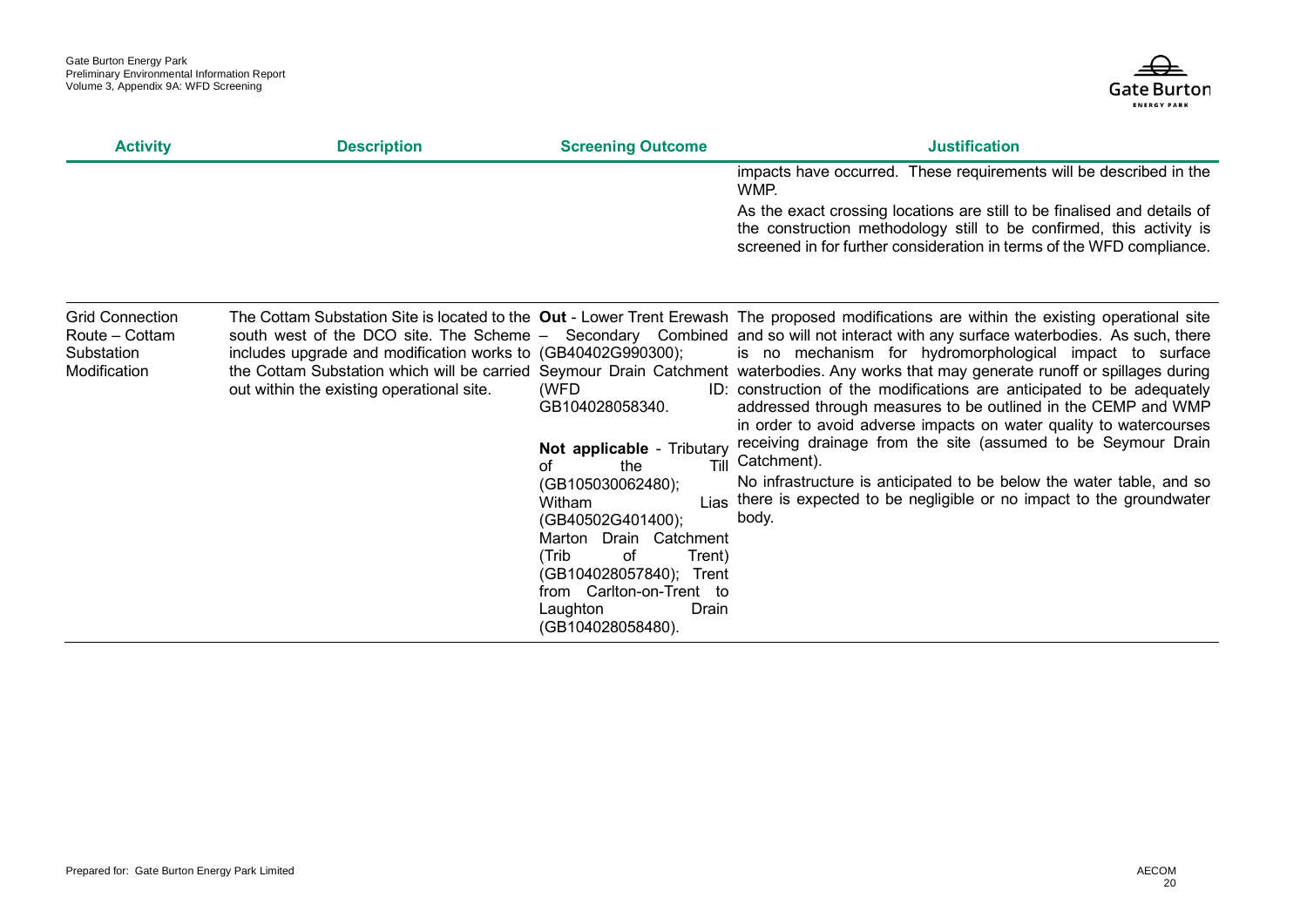

# **4. Summary**

- 4.1.1 A WFD screening exercise has been undertaken following guidance in the PINS Advice Note 18 (Ref 1). Proposed work activities that could influence water bodies have been outlined and the WFD water bodies that could potentially be affected have been identified through consideration of the 1km study area (Zone of Influence).
- 4.1.2 The following water bodies have been identified within the study area and screened in for further consideration as the DCO application is advanced:
	- Trent from Carlton-on-Trent to Laughton Drain (WFD ID: GB104028058480);
	- Tributary of the Till (WFD ID: GB105030062480);
	- Marton Drain Catchment (Trib of Trent) (WFD ID: GB104028057840):
	- Seymour Drain Catchment (WFD ID: GB104028058340);
	- Lower Trent Erewash Secondary Combined (GB40402G990300); and
	- Witham Lias (GB40502G401400).
- 4.1.3 The WFD baseline status of these water bodies has been presented in Annex A. The Scheme will have to demonstrate that there is no deterioration in any of the identified baseline classifications, and no prevention of future improvement for these classifications. If this cannot be achieved, an Article 4.7 derogation would be required.
- 4.1.4 As design details for the Scheme are finalised for assessment within the ES, the following WFD assessment stages will be advanced, for inclusion within a full WFD Assessment to accompany the DCO application:
	- **Stage 2: WFD Scoping** For each water body identified in Stage 1, a qualitative assessment informed by readily available data and the site walkover survey will be carried out to identify the effects and potential risks to quality elements from all relevant activities. The assessment is made taking into consideration embedded mitigation (measures that can reasonably be incorporated into the design of the proposed works) and good practice mitigation (measures that would occur with or without input from the WFD assessment process); and
	- **Stage 3: WFD Impact Assessment** A detailed assessment of the water bodies and activities carried forward from the WFD screening and scoping stages.
- 4.1.5 These stages of assessment will be undertaken in consultation with the Environment Agency and Internal Drainage Boards, to ensure an appropriate level of assessment.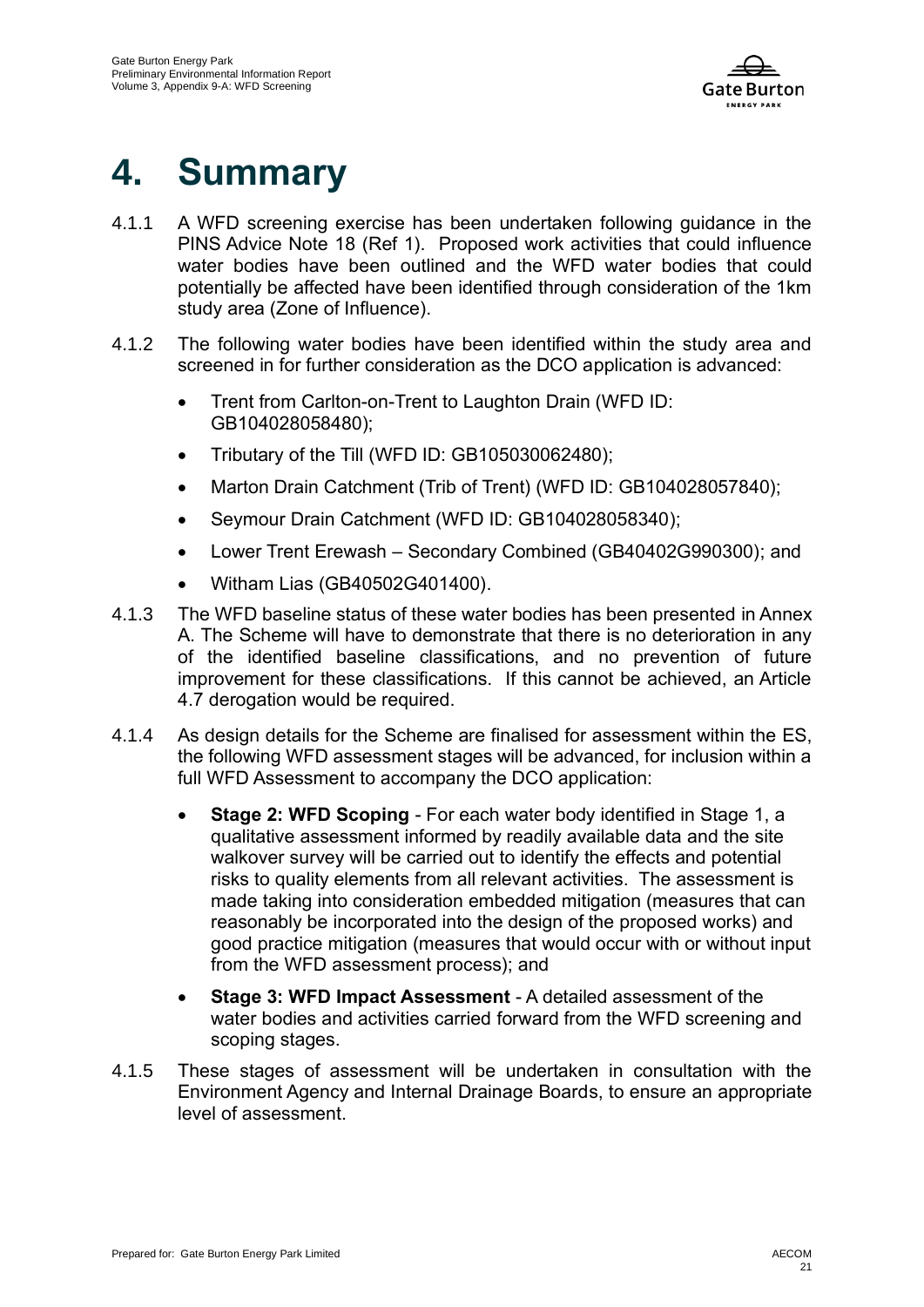

# **5. References**

- Ref 1 The Planning Inspectorate (2017) The Water Framework Directive Advice note eighteen: The Water Framework Directive.
- Ref 2 Official Journal of the European Communities (2000) Directive 2000/60/EC of the European Parliament and of the Council establishing a framework for the Community action in the field of water policy.
- Ref 3 The Water Environment (Water Framework Directive) (England Wales) Regulations (2016).
- Ref 4 Environment Agency (2016) Water Framework Directive risk assessment: How to assess the risk of your activity.
- Ref 5 Environment Agency Catchment Data Explorer website. Available at: https://environment.data.gov.uk/catchment-planning/
- Ref 6 Defra's Multi Agency Geographical Information for the Countryside website. Available at: https://magic.defra.gov.uk/magicmap.aspx
- Ref 7 Historic mapping: National Library of Scotland. Available at: https://maps.nls.uk/
- Ref 8 British Geological Survey Borehole and online mapping. Available at: https://www.bgs.ac.uk/map-viewers/geoindex-onshore/
- Ref 9 Soilscapes website. Available at: http://www.landis.org.uk/soilscapes/
- Ref 10 Bing Maps. Available at: https://www.bing.com/maps
- Ref 11 National River Flow Archive website. Available at: https://nrfa.ceh.ac.uk/
- Ref 12 Met Office website. Available at: https://www.metoffice.gov.uk/
- Ref 13 Environment Agency Fish and Ecology Data Explorer. Available at: https://environment.data.gov.uk/ecology/explorer/
- Ref 14 Environment Agency Water Quality Archive. Available at: https://environment.data.gov.uk/water-quality/view/landing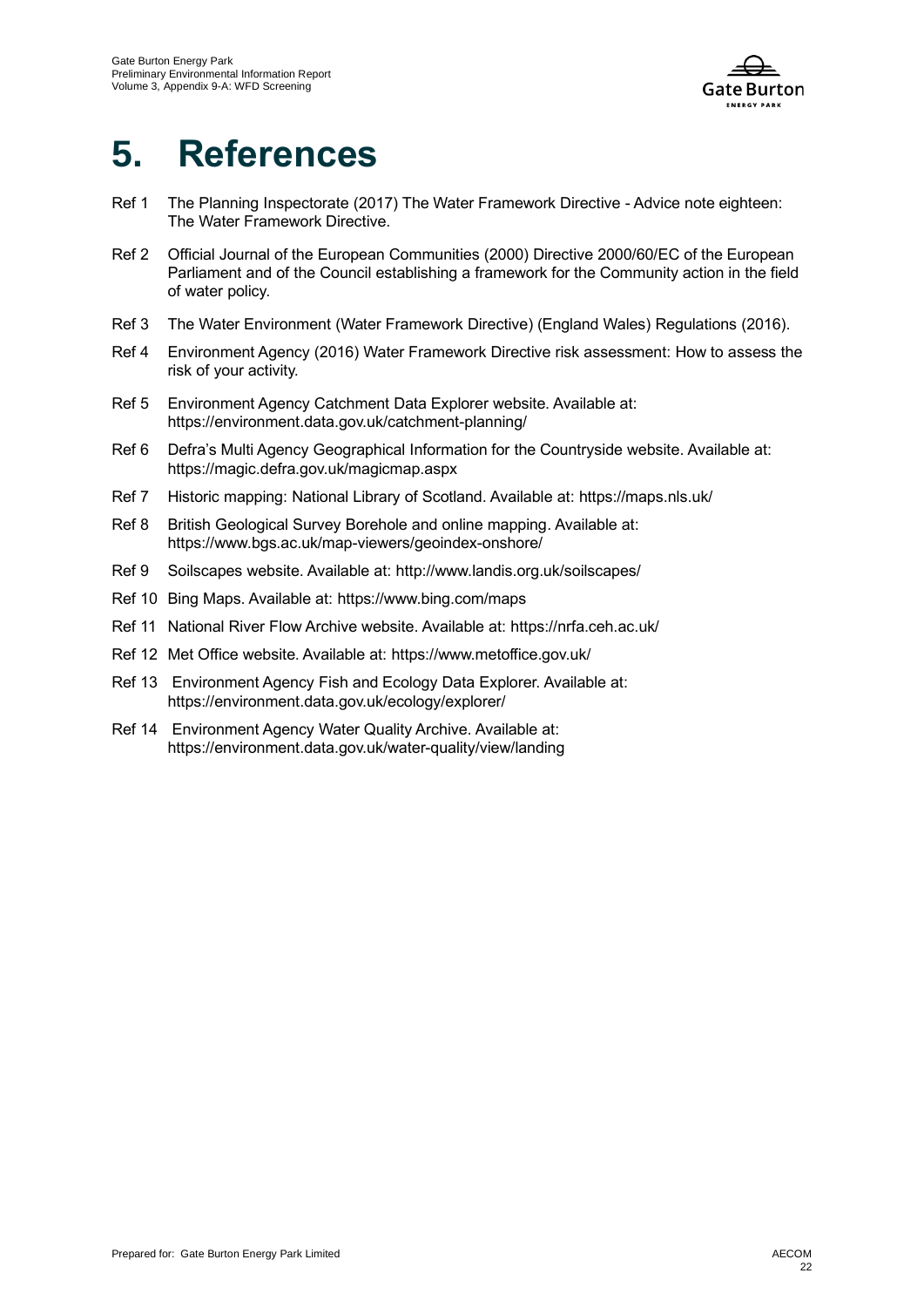

# **Annex A: WFD Waterbodies Baseline**

### **Topography and Land Use of the Study Area**

The topography of the study area is generally flat. The elevation ranges from 30m above ordnance datum (AOD) to <10m AOD. The topographical highs (~30m AOD) are found within the north of the study area (north of Knaith Park) and the topographical lows are associated with the River Trent waterbody and its floodplain, resulting in a gentle slope from north-east to south-west across the DCO Site. Land rises very gently away from the River Trent on its western bank along the Grid Connection Route, with the majority of the study area on this western side of the river being <10m AOD.

The land use within the study area is generally a mosaic of arable farmland and, with patches of woodland, drains and ponds scattered across the area. The River Trent bisects the study area, with the Solar and Energy Storage Park located east of this river. There is a large, decommissioned power station (Cottam Power Station) adjacent to the southern extent of the Grid Connection Route, next to Cottam Substation, which is the proposed connection point to the National Grid. The study area also includes several small villages such as Gate Burton, Willingham by Stow, and Knaith Park. The A156 (Gainsborough Road) runs almost parallel to the River Trent waterbody through the study area, and a railway line passes across the Solar and Energy Storage Park in an approximately north-south orientation. Lincoln Golf Course lies within the study area to the south east of the DCO Site.

### **WFD Surface Waterbodies**

The study area falls within six WFD surface water body catchments:

- Trent from Carlton-on-Trent to Laughton Drain;
- Till (Witham) waterbody;
- Tributary of the Till waterbody
- Skellingthorpe Main Drain;
- Marton Drain Catchment (trib of Trent); and
- Seymour Drain Catchment (trib of Trent).

Further details regarding these WFD surface waterbodies are given in Table A1, and WFD classifications given in Table A2.

There are also several tributaries of these water bodies present within the study area; these are predominantly unnamed agricultural ditches, drains and springs.

#### **WFD Groundwater Bodies**

The Environment Agency Catchment Data Explorer website (Ref 5) indicates that the study area falls within two WFD groundwater bodies. The far north and east extents of the study area fall within the Witham Lias groundwater body (GB40502G401400) within the Anglian RBMP, while the remainder of the Scheme is covered by the Lower Trent Erewash – Secondary Combined groundwater body (GB40402G990300) within the Humber RBMP (see **PEI Report Volume 2: Figure 9-1**).

The Witham Lias groundwater body (WFD ID: GB40502G401400) covers a total area of 683.57  $km^2$ and under the WFD Cycle 2 classifications (2019), was classified as being at Good Status, overall, quantitatively and chemically. The Lower Trent Erewash – Secondary Combined groundwater body (WFD ID: GB40402G990300) covers a total area of 1924.4 km<sup>2</sup> and during 2019 Cycle 2, was given Good Status, overall, quantitatively and chemically (Ref. 9-43).

WFD classifications for these groundwater bodies are given in Table A3.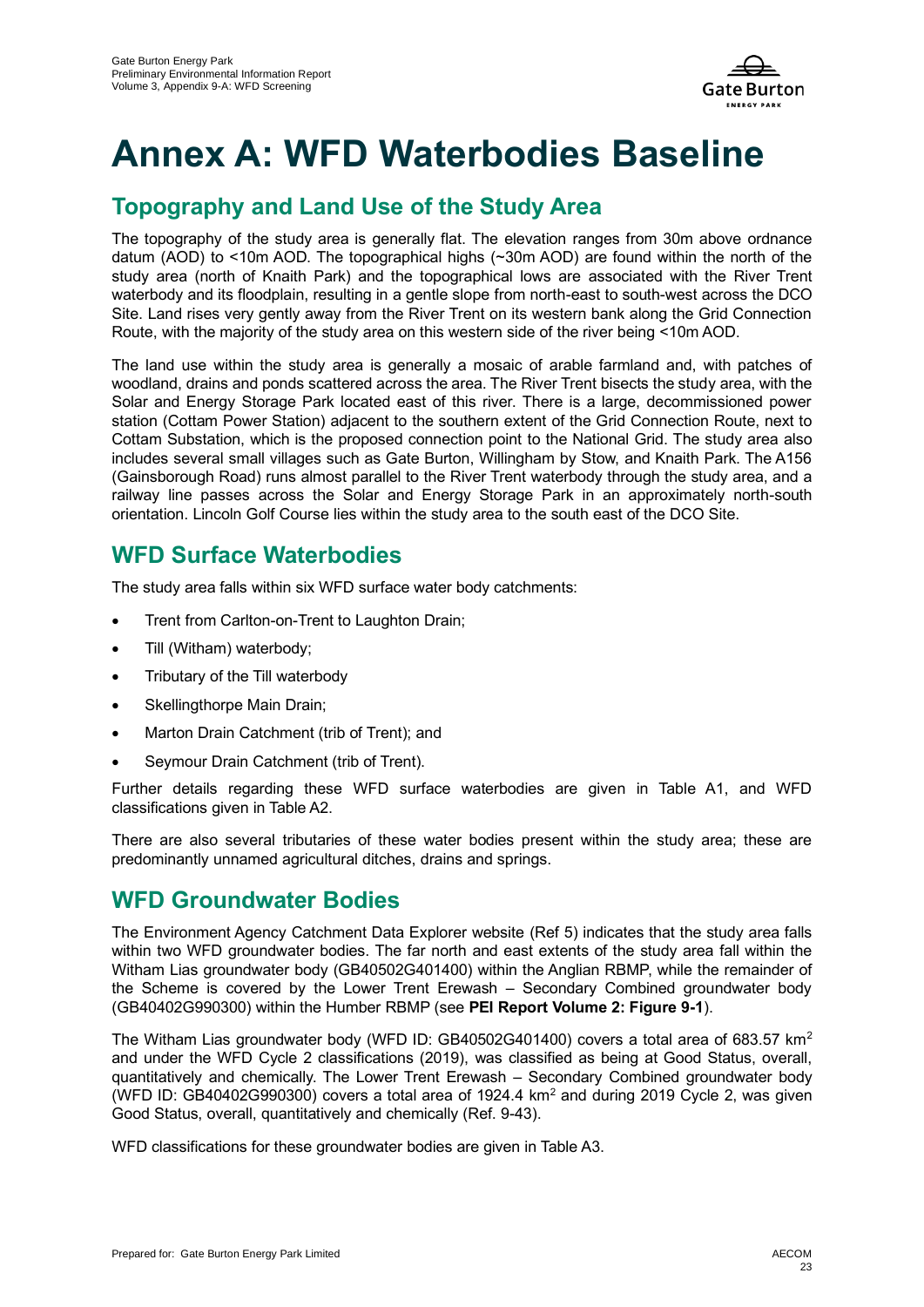

#### **Table A1: WFD Surface Waterbodies in the Study Area**

| <b>Waterbody</b>                                                                             | <b>Ecological Status /</b><br><b>Potential</b>                                                                                         | <b>Chemical</b><br><b>Status</b> | <b>Overall Target</b><br><b>Objective</b> | <b>Hydromorphological Designated Reach</b><br><b>Designation</b> |                                                                                                                                                                                                                                                                                                                                                   | <b>Reasons for Not</b><br><b>Achieving Good Status</b>                                                                                                                                                            |
|----------------------------------------------------------------------------------------------|----------------------------------------------------------------------------------------------------------------------------------------|----------------------------------|-------------------------------------------|------------------------------------------------------------------|---------------------------------------------------------------------------------------------------------------------------------------------------------------------------------------------------------------------------------------------------------------------------------------------------------------------------------------------------|-------------------------------------------------------------------------------------------------------------------------------------------------------------------------------------------------------------------|
| <b>Trent from</b><br><b>Carlton-on-Trent</b><br>to Laughton<br>waterbody<br>(GB104028058480) | Moderate Ecological<br>Potential (note that<br><b>Biological Status is</b><br>Bad due to a Bad<br>classification for<br>invertebrates) | Fail                             | Good (2027)                               | Artificial                                                       | The designation extends from the<br>town of Carlton-on-Trent<br>(approximately 18km south of Gate<br>Burton as the crow flies) from<br>where it flows predominantly north-<br>north east for 58.6km to Laughton<br>where the waterbody is then<br>designated as the 'Humber Upper'<br>WFD waterbody. The catchment<br>has an area of 153 $km^2$ . | Physical modifications<br>relating to navigation and<br>agriculture, continuous<br>sewage discharges,<br>diffuse agricultural<br>pollution, poor soil<br>management in the<br>catchment and transport<br>drainage |

**Relation to Scheme:** The River Trent is located to the west of the Solar and Energy Storage Park but would be crossed by the Grid Connection Route to Cottam Substation at approximate NGR SK 83100 80866 (see **PEI Report Volume 2: Figure 9-1**).

**Site Observations:** The River Trent was observed between Cottam and Littleborough during the site visit, where it flows from south to north and is approximately 90m wide. The watercourse is tidal with the National Tidal Limit (NTL) being approximately 28km upstream of the DCO Site. The river occupies an expansive floodplain which is flanked by successions of terrace deposits that indicate the river's former dynamic character. However, the Trent has a long history of anthropogenic modification, resulting in a single-thread, passively meandering and morphologically homogenous river that is disconnected from its floodplain by extensive embankments. Flow within the channel was noted to be uniform and laminar, owing to the over-deep form maintained by artificial confinement; with no apparent hydraulic variance present. It was not possible to view the substrate character of the channel during the site visit; however, it is assumed to consist of fine gravels, sands and silts (the latter of which is derived predominantly from catchment-wide intensive agriculture and urbanisation). The adjacent riparian zone is severely depleted with only a thin yet fragmented strip adjoining the channel. However, the aforementioned embankments, which are maintained for the purposes of flood management, limit potential for development of a high-functioning riparian zone.

The river is used for navigation and is managed by the Canal and River Trust within the study area. The nearest moorings indicated on the Canal and River Trust website are at the confluence of the Fossdyke Canal and River Trent at Torksey Lock, approximately 2.5km upstream of the DCO Site. There are 55 leisure berths at this mooring facility. The Torksey Yacht Club is also based at this location. There is also a fishery of 365m length on the left bank of the River Trent, within the study area, immediately north of the DCO Site at the River Trent crossing for the Grid Connection Route.

Further details regarding hydrology, tides and water quality are provided later **PEI Report Volume 1, Chapter 9: Water Environment.**

| Till (Witham) | Moderate Ecological                                                                  | Fail | Moderate (2015) Heavily Modified | The watercourse designation                                                                           | Trade/industry discharges,                |
|---------------|--------------------------------------------------------------------------------------|------|----------------------------------|-------------------------------------------------------------------------------------------------------|-------------------------------------------|
| waterbody     | Potential (on the basis<br>(GB105030062500) of Moderate physico-<br>chemical quality |      |                                  | extends from where it rises to the<br>south of Gainsborough east of<br>Warren Wood and continues east | sewage discharge<br>(continuous) and poor |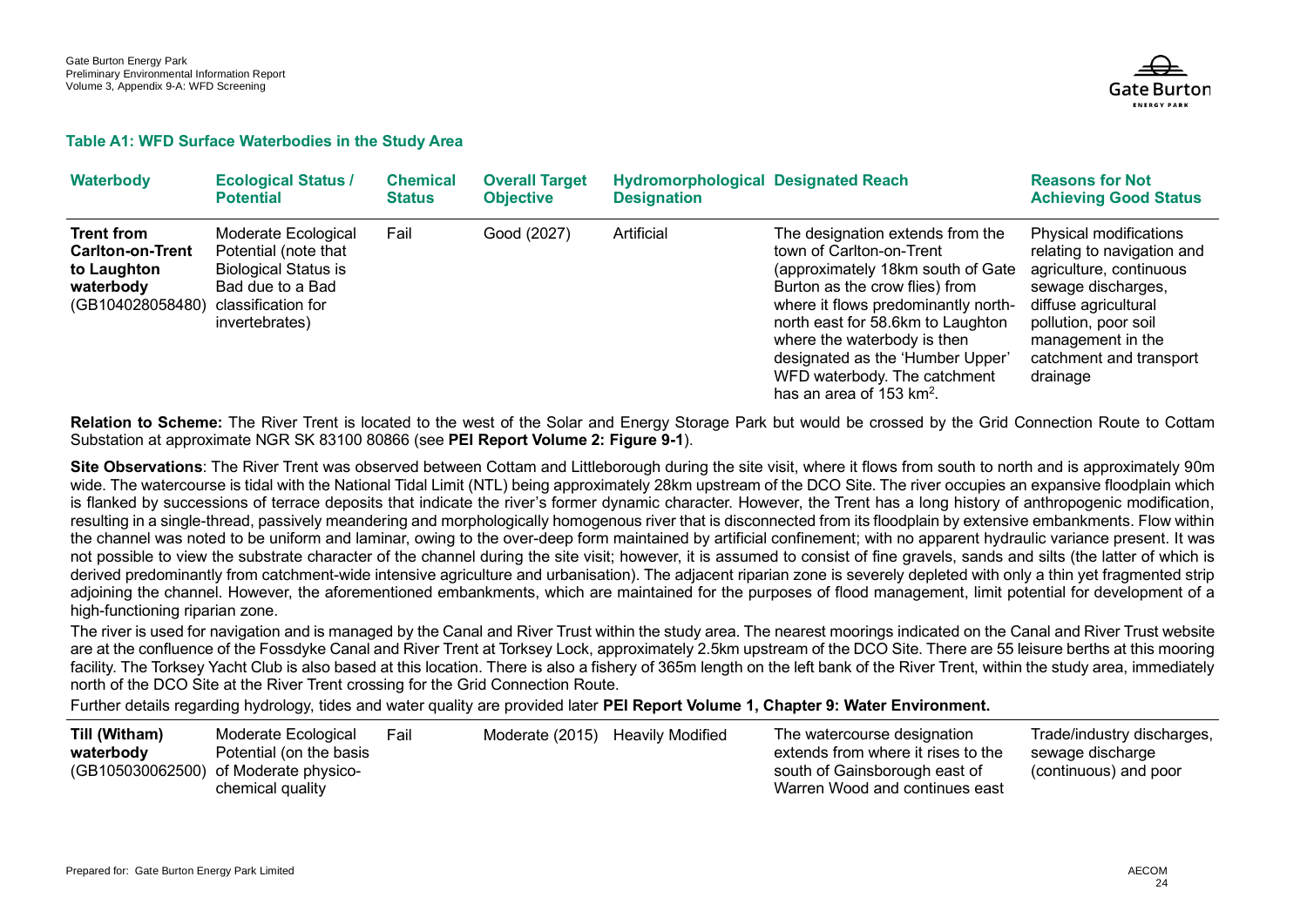

| Waterbody | <b>Ecological Status /</b><br><b>Potential</b>               | <b>Chemical</b><br><b>Status</b> | <b>Overall Target</b><br><b>Objective</b> | <b>Hydromorphological Designated Reach</b><br><b>Designation</b> |                                                                                                                                                                                                                                             | <b>Reasons for Not</b><br><b>Achieving Good Status</b> |
|-----------|--------------------------------------------------------------|----------------------------------|-------------------------------------------|------------------------------------------------------------------|---------------------------------------------------------------------------------------------------------------------------------------------------------------------------------------------------------------------------------------------|--------------------------------------------------------|
|           | elements, notably<br>phosphates which are<br>at Poor status) |                                  |                                           |                                                                  | and south past Upton, Kexby and<br>Willingham-on-Stow, to its<br>confluence with the 'Lower Till'<br>waterbody between Stow and<br>Coates-on-Stow. The watercourse<br>is 14.1km length and drains an area<br>of around $35.2 \text{km}^2$ . | nutrient management from<br>agriculture.               |

**Relation to Scheme:** The River Till is located at the eastern extent of the study area, and would not be directly impacted by the Scheme. However, it is hydrologically connected to the Scheme via the 'Tributary of the Till' WFD waterbody. The Tributary of the Till's confluence with the River Till is 1.4 km downstream of the DCO Site (see **PEI Report Volume 2: Figure 9-1**).

**Site Observations**: This watercourse was not observed given that there would be no direct physical impact to it.

| Tributary of the<br>Till waterbody<br>(GB105030062480) macrophytes and | Poor Ecological Status<br>(on the basis of Poor<br>phytobenthos<br>combined) | Fail | Moderate (2027) | Not Artificial or<br><b>Heavily Modified</b> | Designated from its source east of<br>the Solar and Energy Storage Park,<br>just north of Kexby Lane, and<br>continues south along the eastern<br>margin of the Solar and Energy<br>Storage Park, and then continues<br>south to meet the River Till at Tilby<br>Dale. The watercourse is 4.9km<br>length and drains an area of around<br>$17.1 \text{km}^2$ . | Diffuse pollution from poor<br>soil management and<br>physical modification<br>relating to land drainage |
|------------------------------------------------------------------------|------------------------------------------------------------------------------|------|-----------------|----------------------------------------------|----------------------------------------------------------------------------------------------------------------------------------------------------------------------------------------------------------------------------------------------------------------------------------------------------------------------------------------------------------------|----------------------------------------------------------------------------------------------------------|
|------------------------------------------------------------------------|------------------------------------------------------------------------------|------|-----------------|----------------------------------------------|----------------------------------------------------------------------------------------------------------------------------------------------------------------------------------------------------------------------------------------------------------------------------------------------------------------------------------------------------------------|----------------------------------------------------------------------------------------------------------|

**Relation to Scheme:** The Tributary of the Till forms the eastern extent of the Scheme boundary for approximately 1km to the west of Willingham by Stow. It also has tributaries (drains) that extend into the DCO Site (see **PEI Report Volume 2: Figure 9-1**).

Site Observations: This watercourse was observed between Marton Road and Park Farm and is agricultural in character. It is highly modified, with extensive straightened sections with signs of recent dredging. The channel is trapezoidal with steep incised banks and the wetted width was approximately 1m at the time of the visit. It is conveyed beneath Marton Road through a box culvert of approximately 1.5m width. Flow is impounded upstream of the culvert to create a pool with a water depth at the time of the walkover of around 30cm. Arable agriculture extends to the channel margins on both banks in this stretch with no riparian buffer, and so would be expected to suffer from agricultural pollution. The watercourse was covered in extensive duck weed and *Calamagrostis* spp. grasses. Bed substrate, where visible, was dominated by fine sediments. Water was generally standing in pools at the time of the site visit (low flow conditions) with no observable flow.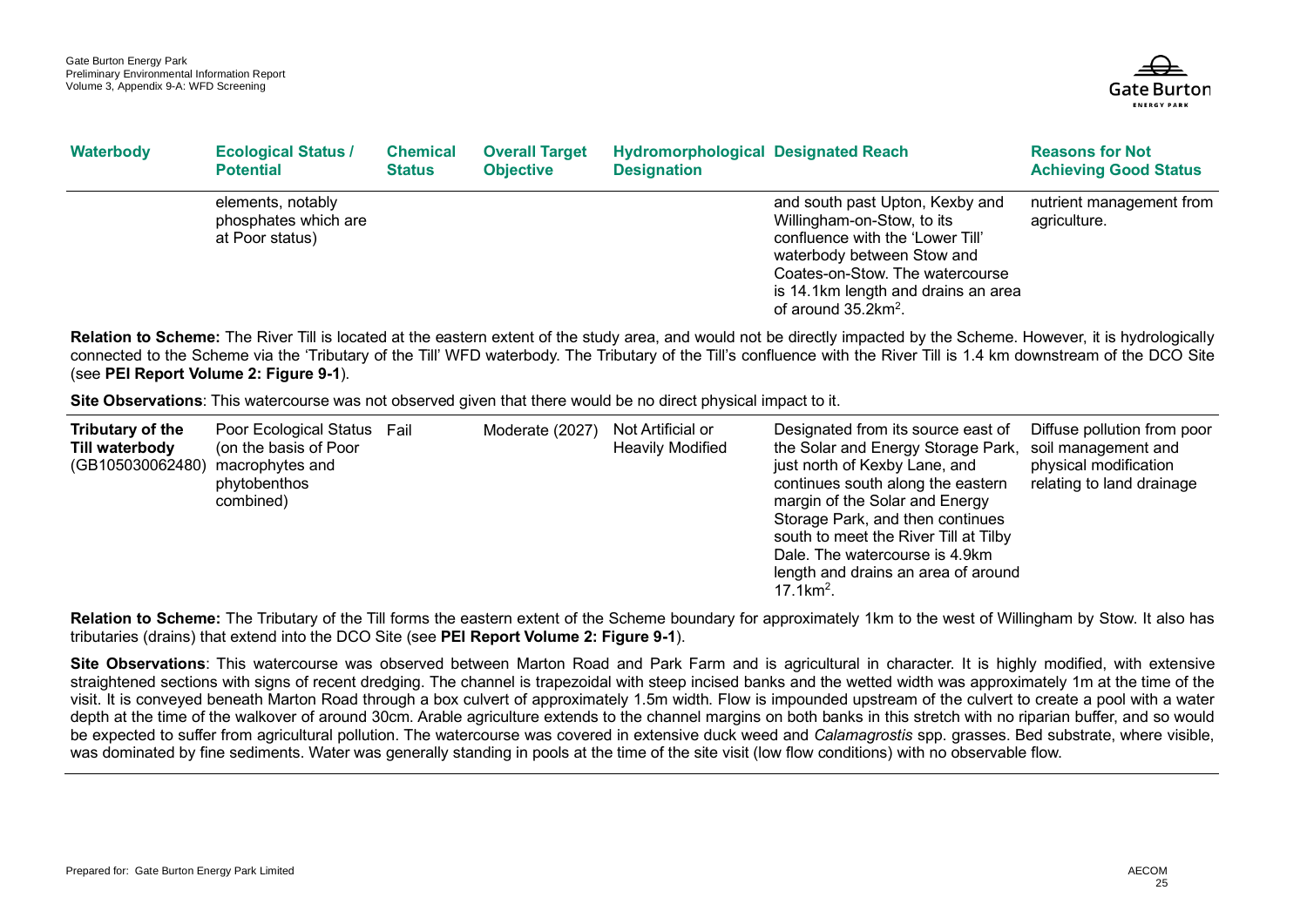

| Waterbody                                                                                                                 | <b>Ecological Status /</b><br><b>Potential</b>                         | <b>Chemical</b><br><b>Status</b> | <b>Overall Target</b><br><b>Objective</b> | <b>Hydromorphological Designated Reach</b><br><b>Designation</b> |                                                                                                                                                                                                                                                   | <b>Reasons for Not</b><br><b>Achieving Good Status</b> |
|---------------------------------------------------------------------------------------------------------------------------|------------------------------------------------------------------------|----------------------------------|-------------------------------------------|------------------------------------------------------------------|---------------------------------------------------------------------------------------------------------------------------------------------------------------------------------------------------------------------------------------------------|--------------------------------------------------------|
| <b>Marton Drain</b><br><b>Catchment</b><br>(tributary of Trent) dissolved oxygen<br>waterbody<br>(GB104028057840) status) | Moderate Ecological<br>Status (on the basis of<br>which is at Moderate | Fail                             | Good (2027)                               | <b>Heavily Modified</b>                                          | The watercourse is designated from Physical modifications,<br>Torksey Village Green and flows<br>north to meet the River Trent west<br>of Marton. It is 3.14km in length and livestock management<br>drains a total area of $5.04 \text{ km}^2$ . | sewage discharge<br>pollution and poor                 |

**Relation to Scheme:** Marton Drain would be crossed by the Grid Connection Route at approximate NGR SK 83715 81113.

**Site Observations:** Marton Drain was visited at its crossing of the A156 south of Marton. It has a straightened, trapezoidal channel and was approximately 5m in width. It has steep incised banks rising approximately 5m from the bed on the left bank, and 3m on the right bank. At the time of the site visit the water within the channel was extremely turbid and so the depth could not be ascertained. The margins showed extensive fine sediment deposition and a brown scum indicative of poor water quality. There was rough grassland on the left bank for approximately 5m to provide a buffer from the adjacent arable field. No macrophytes were observed at the time of the site visit.

| <b>Seymour Drain</b><br><b>Catchment</b><br>(tributary of Trent)<br>(GB104028058340) | Moderate Ecological<br>Potential | Fail | Good (2027) | <b>Heavily Modified</b> | The watercourse rises in an<br>agricultural region, south of the<br>village of Rampton where it flows in<br>a step-like fashion in a north<br>easterly direction for 6.5km before<br>reaching the confluence with Trent<br>from Carlton-on-Trent to Laughton<br>waterbody (River Trent). It is 6.5 km<br>in length and drains a catchment of<br>$19.6$ km <sup>2</sup> . | Physical modifications,<br>sewage discharge<br>pollution, poor soil<br>management and<br>transport drainage. |
|--------------------------------------------------------------------------------------|----------------------------------|------|-------------|-------------------------|--------------------------------------------------------------------------------------------------------------------------------------------------------------------------------------------------------------------------------------------------------------------------------------------------------------------------------------------------------------------------|--------------------------------------------------------------------------------------------------------------|
|--------------------------------------------------------------------------------------|----------------------------------|------|-------------|-------------------------|--------------------------------------------------------------------------------------------------------------------------------------------------------------------------------------------------------------------------------------------------------------------------------------------------------------------------------------------------------------------------|--------------------------------------------------------------------------------------------------------------|

**Relation to Scheme:** Seymour Drain would be crossed by the Grid Connection Route at approximate NGRs SK 81532 78691 and SK 82080 80728.

**Site Observations**: Seymour Drain to the south of the Cottam Power station is a straightened, and artificial channel. It is approximately 1.5m wide, with banks rising 2- 3m from the bed. Water depth at the time of the site visit was approximately 0.3m. Along the left bank there is deciduous hedgerow vegetation which will provide a degree of shading and a buffer from the adjacent arable fields. The left bank lacks any riparian vegetation between the channel and the adjacent field. The bed is dominated by fine sediment and there were no macrophytes present in the watercourse at this point. The watercourse flows along Torksey Ferry Road, under which it is then culverted before entering another culvert beneath the Cottam Power Station. The watercourse was also visited off Headstead Bank, downstream of the Cottam Power Station. Here it exhibited a small degree of sinuosity, albeit in a sharply defined and over deep channel. The channel width was approximately 4m wide at this point, with banks rising 3m from the bed. Depth was around 0.5m. There is no significant riparian vegetation to provide a buffer from the adjacent fields. The water is relatively clear and noticeably less turbid compared to adjacent watercourses surveyed although the bed is dominated by fine sediment, and there were some submerged macrophytes present.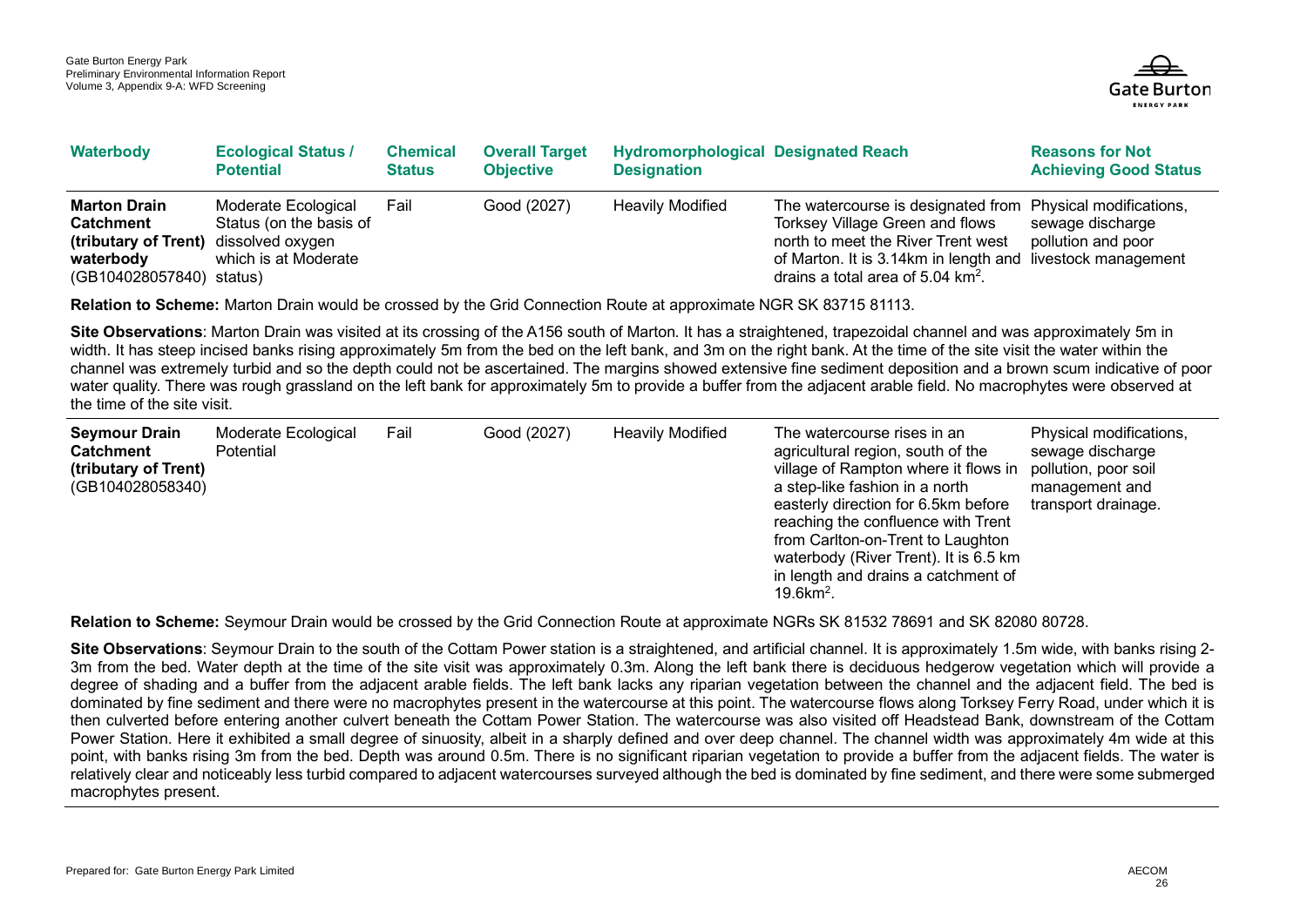

| Waterbody                                               | <b>Ecological Status /</b><br><b>Potential</b> | <b>Chemical</b><br><b>Status</b> | <b>Overall Target</b><br><b>Objective</b> | <b>Hydromorphological Designated Reach</b><br><b>Designation</b> |                                                                                                                                                                                                                                                                                                                                      | <b>Reasons for Not</b><br><b>Achieving Good Status</b> |
|---------------------------------------------------------|------------------------------------------------|----------------------------------|-------------------------------------------|------------------------------------------------------------------|--------------------------------------------------------------------------------------------------------------------------------------------------------------------------------------------------------------------------------------------------------------------------------------------------------------------------------------|--------------------------------------------------------|
| Skellingthorpe<br><b>Main Drain</b><br>(GB105030062390) | Moderate Ecological<br><b>Potential</b>        | Fail                             | Moderate (2015)                           | <b>Heavily Modified</b>                                          | The designated waterbody rises<br>south of Broadholme and flows<br>southeast to meet the River Witham pollution, land drainage<br>in Lincoln. It is 10.2km in length and and urbanisation.<br>drains a large catchment of<br>98.3km <sup>2</sup> . It is this wider catchment<br>that extends into the study area for<br>the Scheme. | Contaminated land,<br>sewage discharge                 |

Relation to Scheme: The Skellingthorpe Main Drain is approximately 10km south of the DCO Site and flows south-east from near Saxilby towards Lincoln. However, its WFD catchment covers much of the Solar and Energy Storage Park and there may be hydrological connectivity to the watercourse via the drains and tributaries that extend into the Solar and Energy Storage Park.

Site Observations: Given that there would be no direct physical impact to this waterbody and that it is approximately 10km south of the DCO Site it was not visited during the walkover.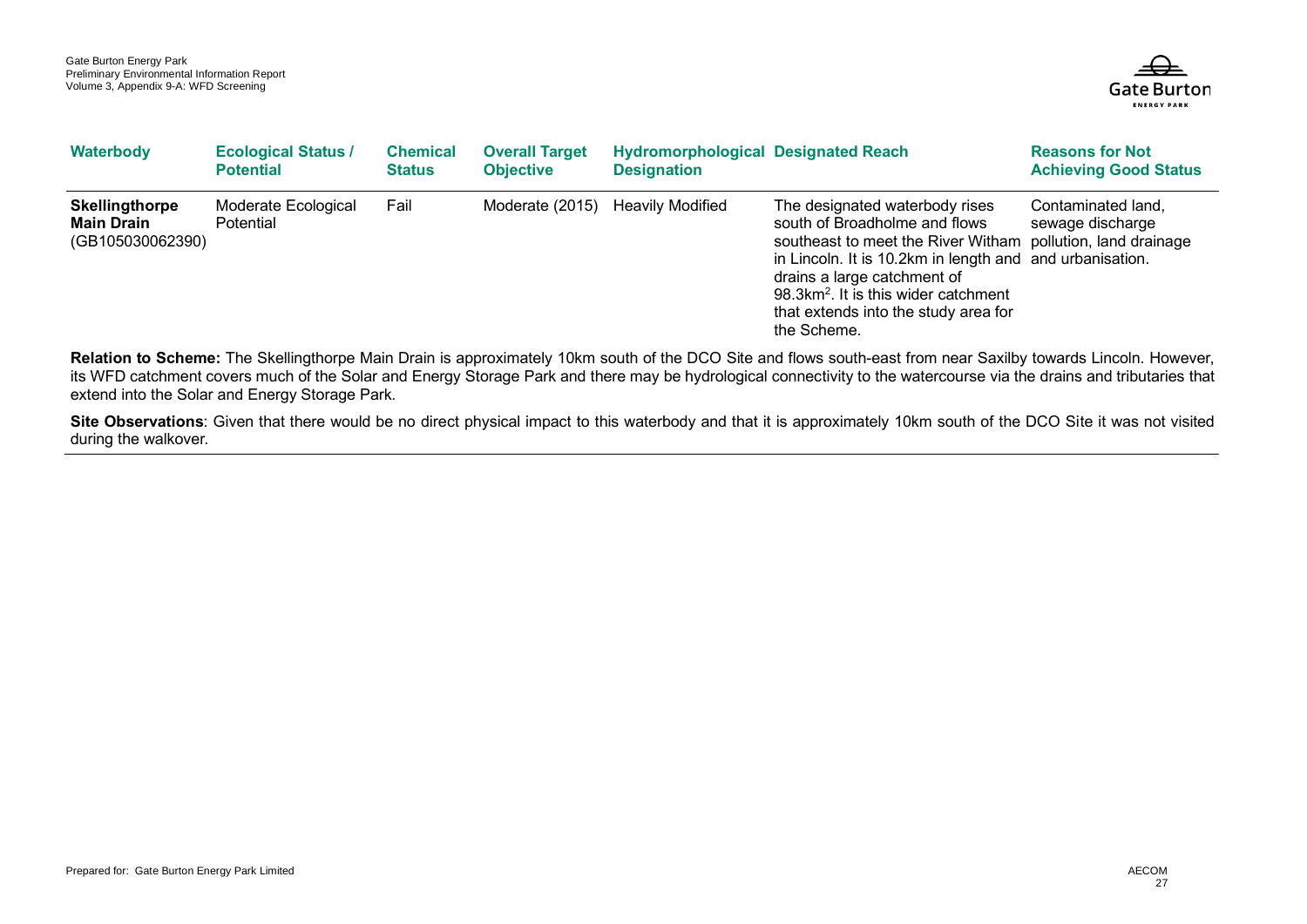

#### **Table A2: WFD Surface Waterbody Classifications. Classification listed is for 2019, unless otherwise stated.**

| <b>WFD Parameter</b>                                    | <b>Trent from</b><br><b>Carlton-on-Trent</b><br>to Laughton<br><b>Drain</b><br>(GB10402805848<br>$\boldsymbol{0}$ | <b>Till (Witham)</b><br>(GB10503006250<br>$\mathbf{0}$ | <b>Tributary of the</b><br>Till<br>(GB10503006248<br>$\mathbf{0}$ | <b>Skellingthorpe</b><br><b>Main Drain</b><br>(GB10503006239<br>$\bf{0}$ | <b>Marton Drain</b><br><b>Catchment (trib)</b><br>of Trent)<br>(GB10402805784<br>$\mathbf{0}$ | <b>Seymour Drain</b><br><b>Catchment (trib)</b><br>of Trent)<br>(GB10402805834<br>$\bf{0}$ |
|---------------------------------------------------------|-------------------------------------------------------------------------------------------------------------------|--------------------------------------------------------|-------------------------------------------------------------------|--------------------------------------------------------------------------|-----------------------------------------------------------------------------------------------|--------------------------------------------------------------------------------------------|
| <b>Ecological</b>                                       | <b>Moderate</b>                                                                                                   | <b>Moderate</b>                                        | Poor                                                              | <b>Moderate</b>                                                          | <b>Moderate</b>                                                                               | <b>Moderate</b>                                                                            |
| <b>Biological Quality Elements</b>                      | <b>Bad</b>                                                                                                        | Good                                                   | <b>Poor</b>                                                       | <b>Moderate</b>                                                          | Good                                                                                          | <b>Moderate</b>                                                                            |
| <b>Invertebrates</b>                                    | <b>Bad</b>                                                                                                        | Good                                                   | <b>Moderate</b>                                                   | <b>Moderate</b>                                                          | Good                                                                                          | <b>Moderate</b>                                                                            |
| Macrophytes and Phytobenthos Combined                   | Good                                                                                                              |                                                        | Poor                                                              |                                                                          |                                                                                               | Moderate (2015)                                                                            |
| <b>Hydromorphological Supporting</b><br><b>Elements</b> | <b>Supports good</b>                                                                                              | Supports good                                          | <b>Supports good</b>                                              | Supports good                                                            | <b>Supports good</b>                                                                          | <b>Supports good</b>                                                                       |
| <b>Hydrological Regime</b>                              | Supports good                                                                                                     | Supports good                                          | <b>High</b>                                                       | Supports good                                                            | Supports good                                                                                 | Supports good                                                                              |
| <b>Physico-chemical Quality Elements</b>                | <b>Moderate</b>                                                                                                   | <b>Moderate</b>                                        | <b>High</b>                                                       | <b>Moderate</b>                                                          | <b>Moderate</b>                                                                               | <b>Moderate</b>                                                                            |
| Ammonia (Phys-Chem)                                     | High                                                                                                              | <b>High</b>                                            | High                                                              | High                                                                     | High                                                                                          | High                                                                                       |
| Dissolved oxygen                                        | High                                                                                                              | <b>High</b>                                            | High                                                              | <b>Bad</b>                                                               | <b>Moderate</b>                                                                               | Poor                                                                                       |
| pH                                                      | <b>High</b>                                                                                                       | Poor                                                   | High                                                              | High                                                                     | High                                                                                          | High                                                                                       |
| Phosphate                                               | Poor                                                                                                              | <b>High</b>                                            | High                                                              | High                                                                     | Good                                                                                          | Poor                                                                                       |
| Temperature                                             | High                                                                                                              | <b>High</b>                                            | High                                                              | High                                                                     | High                                                                                          | <b>High</b>                                                                                |
| <b>Specific pollutants</b>                              | <b>High</b>                                                                                                       | <b>High (2014)</b>                                     | <b>High (2014)</b>                                                | <b>High (2014)</b>                                                       | <b>High (2014)</b>                                                                            | <b>High</b>                                                                                |
| <b>Chemical</b>                                         | <b>Fail, Good (2016)</b>                                                                                          |                                                        | Fail, Good (2016) Fail, Good (2016)                               | Fail, Good (2016) Fail, Good (2016)                                      |                                                                                               | <b>Fail, Good (2016)</b>                                                                   |
| <b>Priority hazardous substances</b>                    | <b>Fail, Good (2016)</b>                                                                                          |                                                        |                                                                   | Fail, Good (2014) Fail, Good (2014) Fail, Good (2014) Fail, Good (2014)  |                                                                                               | <b>Fail, Good (2016)</b>                                                                   |
| <b>Priority substances</b>                              | Good                                                                                                              | <b>Fail, Good (2014)</b>                               | Good                                                              | Good                                                                     | Good                                                                                          | Good                                                                                       |